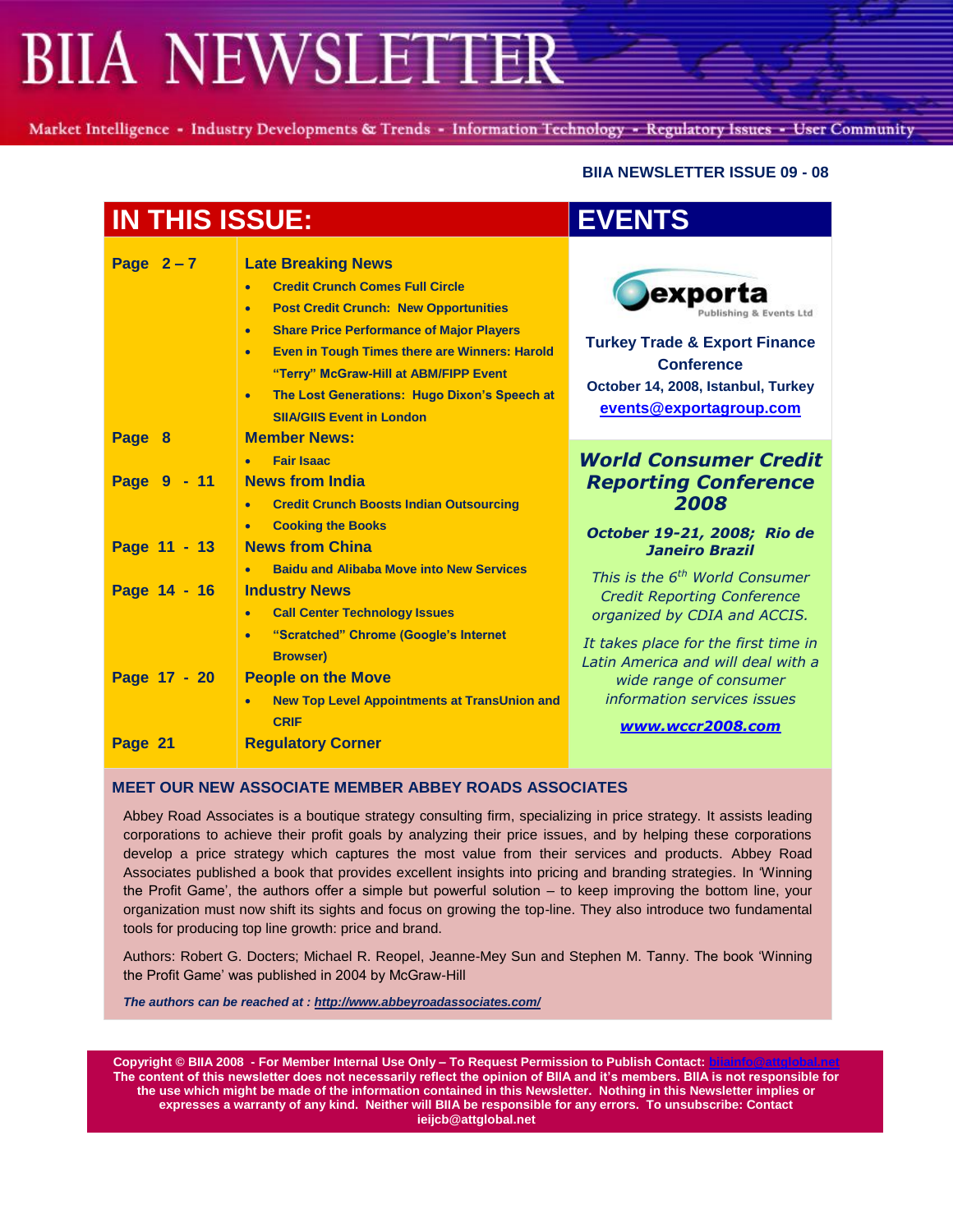Market Intelligence - Industry Developments & Trends - Information Technology - Regulatory Issues - User Community

#### **BIIA NEWSLETTER ISSUE 09 - 08**

# **LATE BREAKING NEWS**

## **CREDIT CRUNCH COMES FULL CIRCLE WITH THE PLAN TO BAIL OUT BANKS**

In the hunt for culprits of the credit crunch the lack of information, perhaps imperfect information, and the rating agencies have been unfairly singled out as prime suspects. What received scant attention is the fact that in the value chain of capital markets there are many players, some of which acted irresponsibly, misrepresented information, many of them got paid up front, and a poor regulatory regime did not require due diligence on underlying assets. The FED (or tax payer) is now picking up the pieces. BIIA covered the SEC report on the role of rating agencies in the July/August 2008 newsletter. With the plan to relieve banks of illiquid "toxic" debt instruments, the entire matter has now come full circle to point of origin: The US Federal Reserve Bank, which under its former Chairman Greenspan, kept global finance awash with money for too long. Whether the plan will eventually get congressional approval or will work at all has yet to be determined. To read the full story go to:<http://www.biia.com/library.php#208>

#### SUB-PRIME CRISIS REVISITED - 'Value Chain' to Financial Meltdown **US Federal FINANCIAL** Mortgage Broker **Bank Reserve Bank**

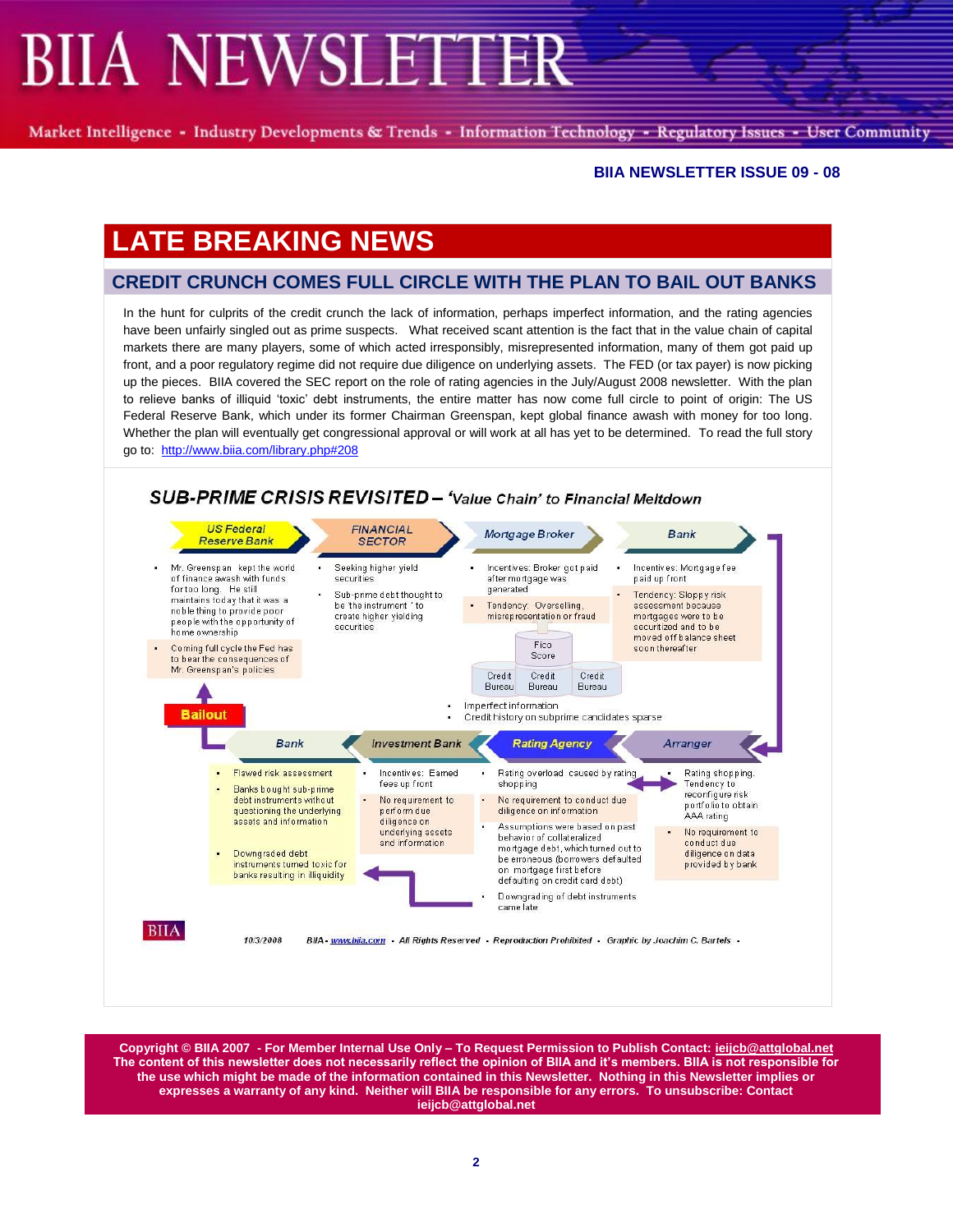Market Intelligence - Industry Developments & Trends - Information Technology - Regulatory Issues - User Community

#### **BIIA NEWSLETTER ISSUE 09 - 08**

# **LATE BREAKING NEWS**

## **POST CREDIT CRUNCH: NEW OPPORTUNITIES FOR CONTENT**

Once the dust has settled a new dawn of regulatory regime will emerge. This may lead to a potential new boom in compliance services. *David Curle, Director and Lead Analyst of Outsell Inc.* wrote in his recent Outsell Insight: "Wall Street's troubles and the proposed bailout could be a boon for the finance and governance compliance industry - but information players need comprehensive offerings. The legal and compliance industries love misery and the new magic words will be oversight, transparency and regulation, which create opportunities for all kinds of players who want to help corporations meet those new obligations efficiently and at the lowest possible cost."

However David Curle also pointed out that the first thing to expect will be a surge of new software solutions designed to track and report all kinds of regulated activity. Many current software offerings are simply warmedover and re-branded versions of generic document management and other enterprise software tools. Moreover, technology solutions tend to overemphasize the role of automation, and underestimate the role of human factors such as *culture, education, and organization* in successful, integrated compliance functions. Compliance functions are supported by a complex mix of participants including publishers, IT providers, lawyers, accountants, consultants, training companies, and the regulating bodies themselves. *Source: [www.outsellinc.com](http://www.outsellinc.com/)*

## **SHARE PRICE COMPARISON MAJOR B2B CONTENT AND RATING COMPANIES**

There appears to be no short term relief for information companies from the credit crunch. Every time shares price begin to inch upward, negative market sentiments cause a further decline.

Nevertheless when one compares the share price performance of major US business information and rating agencies over a five year period, D&B and Equifax are still ahead. Moody's and McGraw-Hill are at the same level of five years ago, while InfoUSA, Acxiom and Fair Isaac share prices suffered.

Based on the current lending situation at banks, the outlook for consumer information companies for the remaining year remains bleak.

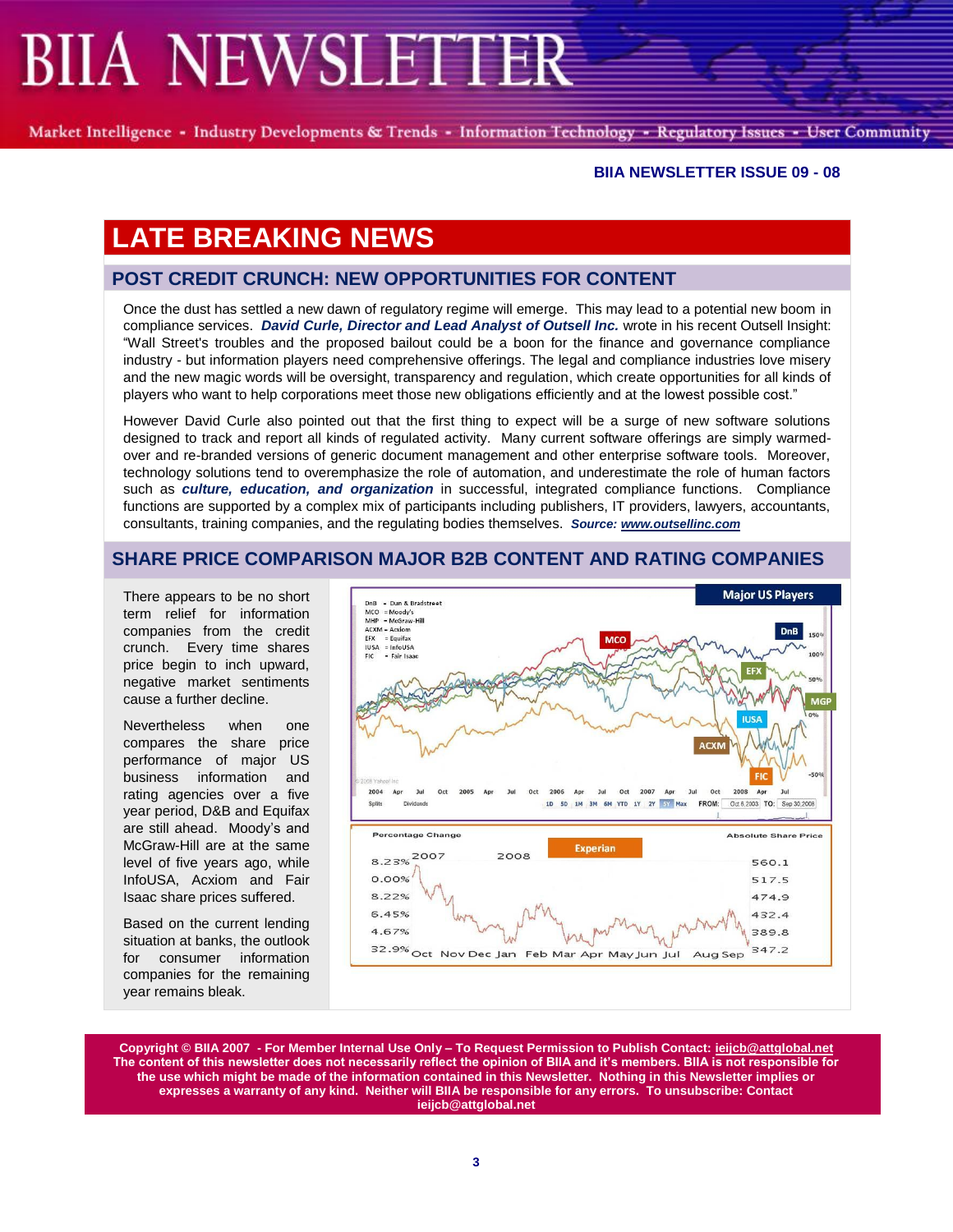Market Intelligence - Industry Developments & Trends - Information Technology - Regulatory Issues - User Community

### **BIIA NEWSLETTER ISSUE 09 - 08**

# **LATE BREAKING NEWS**

## **BUSINESS ONLINE THAILAND Q2 REPORTS REVENUES INCREASE OF 27%**

*Business Online,* the Bangkok-based business information provider and BIIA member, announced its financial results for the three months ended 30th June. Revenues for the quarter were US\$1.6 million, an increase of 27% over the same period last year. Net income was US\$511,000, a rise of more than 40% compared with the same quarter in 2007. For the six months ended 30th June, revenues were US\$3.4 million. That is a 20% increase over the first half of 2007. Net income in the first half was US\$1.03 million, representing a jump of almost 43% over the same period of last year. BOL's share price hit a new 52-week high (Baht 18.60) following the announcement of the results.

*Source: BOL Announcement*

## **HAROLD "TERRY" McGRAW III: Even in Tough Times, There Are Winners**

Speaking at the ABM/FIPP conference, Terry McGraw noted that over the next five years, the media and entertainment industry is expected to grow more outside the U.S. than within its borders. The largest regional media market will be the grouping of Europe, the Middle East and Africa; partnering with local entities is perhaps the best way to tap into this tremendous global growth. *Source: McGraw-Hill; ABM Release*

To read the entire speech go to: <http://www.biia.com/memberNewsPW.php>

## **ABM HIRES BOOZ & COMPANY FOR MAJOR INDUSTRY STUDY**

American Business Media has commissioned global management consulting firm Booz & Company to conduct a major business-to-business industry study addressing how ABM membership can accelerate profitable revenue growth in today's changing business environment by adopting best practices from across b-to-b media. The study will identify new ways for developing content, applications and services, as well as new approaches for leveraging technology and adapting organizational models. Booz & Company will work closely with the media membership of ABM, as well as share their insights and experience from across their global client base, to identify winning strategies. It is surprising to note that ABM selected a general management consulting firm ignoring its own member Outsell Inc. who has most of the data already on file. *Source: ABM Website*

## **THE LOST GENERATION - PEOPLE UNDER 30 – MAY NEVER READ PAPERS**

*Hugo Dixon, Editor-in–Chief of Breakingviews.com* stated at a recent Global Information Industry Summit, organized by the US based Software and Information Industry Association, that print journalism is in inexorable decline and newswires are being commoditized. Faced with 'a lost generation' - people under thirty years of age who will never read a paper, newspapers experience declining circulation, which generally leads to savage cutbacks in staff resulting in loss of talent. The battle is on to keep talent and to capture the attention of online readers with a new brand of journalism. The issue is how to make money out of online journalism. Professionals are mobile, they demand sophisticated content. They are not prepared to put up with second rate insight. In addition speed matters. *To view Hugo Dixon's presentation click on:<http://www.biia.com/library.php#204>*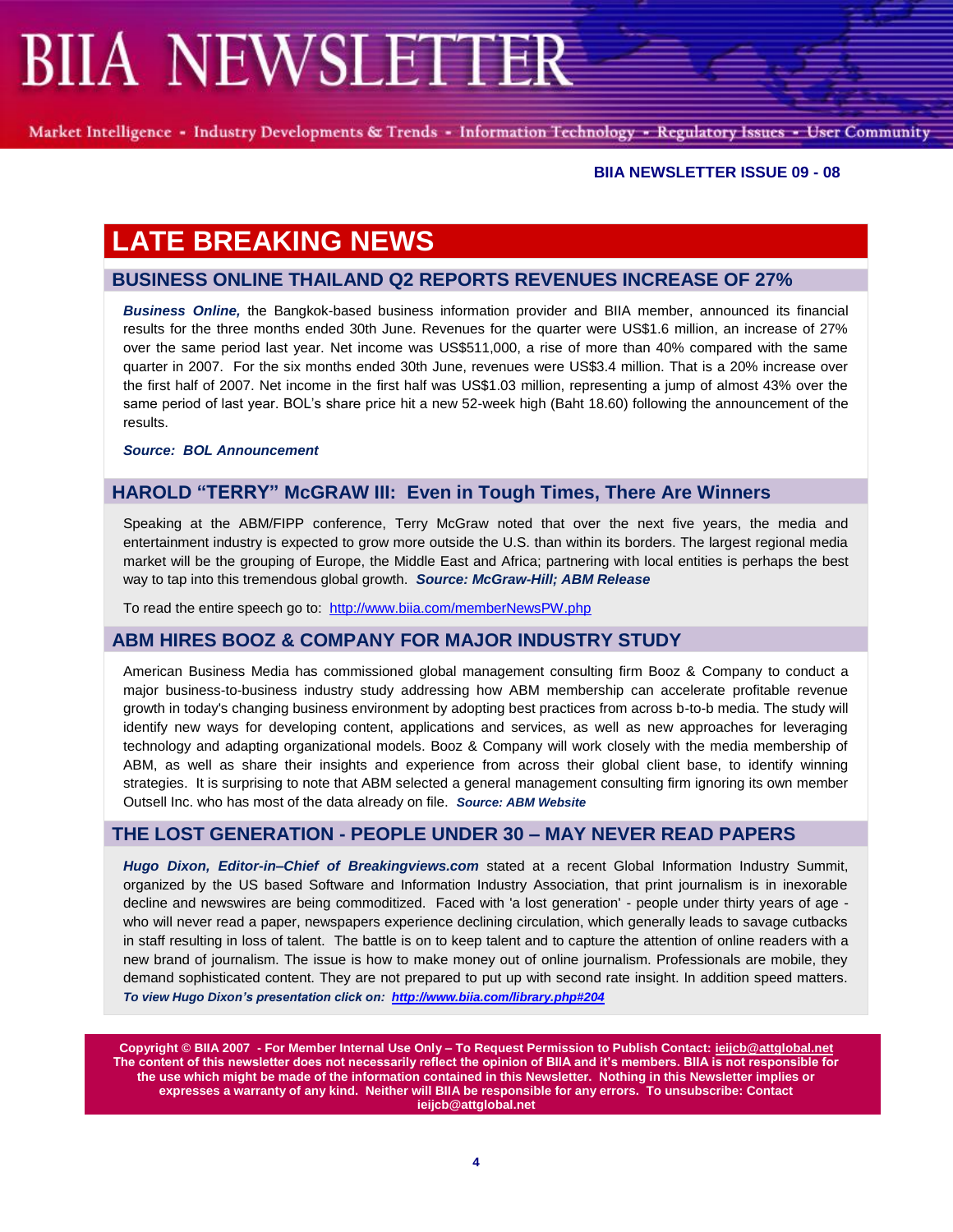Market Intelligence - Industry Developments & Trends - Information Technology - Regulatory Issues - User Community

#### **BIIA NEWSLETTER ISSUE 09 - 08**

# **LATE BREAKING NEWS**

## **STANDARD & POOR"S ANNOUNCES ALLIANCE WITH SHANGHAI BRILLIANCE**

Standard & Poor"s announced the signing of a technical services agreement with Shanghai Brilliance Credit Rating & Investors Service Co., Ltd. (Shanghai Brilliance), one of the leading credit rating agencies in the People"s Republic of China. The agreement will provide Standard & Poor"s and Shanghai Brilliance with a mutually beneficial platform to share respective knowledge and experience. Broad areas of cooperation include participating in training sessions, collaborating on joint research projects and sharing credit rating expertise.

Shanghai Brilliance Credit Rating & Investors Service Co., Ltd. (SBCRIS) is one of first nationally recognized credit rating agencies in China, offering bond rating and corporate rating services. It is also a fully qualified rating agency in China, including: bond rating qualification in inter-banking market; nationwide bond rating qualification granted by National Development and Reform Commission. *Source: S&P Press Release*

## **ARGUS AND TRANSUNION LAUNCH CREDIT DYNAMICS 360(SM) SOLUTION**

Argus Information and Advisory Services and TransUnion today jointly launched Credit Dynamics 360(SM), the first solution that provides senior financial services executives with a comprehensive and customized view of the U.S. consumer credit landscape. With industry-trended data back through 1999 on 75 depersonalized key credit characteristics, the product allows financial services companies to compare and analyze performance going forward of their customers and their accounts as well as establish benchmarks against the industry overall and their competitors. *Source[: http://www.argusinformation.com/](http://www.argusinformation.com/) <http://www.transunion.com/business>*

### **MOODY'S CORPORATION TO ACQUIRE FERMAT INTERNATIONAL**

Moody's Corporation (NYSE:MCO) has agreed to acquire Fermat International, a leading provider of risk and performance management software to the global banking sector. The combination of Moody's credit portfolio management and economic capital tools with Fermat's expertise in risk management software positions Moody's to deliver comprehensive analytical solutions for financial institutions worldwide.

Moody's will purchase Fermat for 132.5 million (\$189 million), subject to customary closing adjustments. An additional sum of up to 25 million (\$36 million) in consideration may be paid based on achievement of certain financial targets by year-end 2008. The acquisition will be funded primarily from offshore cash on hand, and Fermat will operate as part of Moody's Analytics.

The acquisition combines leading risk management platforms from Moody's Analytics and Fermat. By leveraging a proprietary and robust data management platform, Fermat helps banks meet regulatory capital requirements and provides risk management and performance monitoring capabilities. With installations at more than 100 banks - primarily in Europe, the Middle East and Asia -- Fermat significantly extends the functional and geographic scope of the Moody's Analytics suite of banking software. Founded in 1996, Brussels-based Fermat International has approximately 275 employees located worldwide serving customers in 30 countries, with significant operational and development hubs in France and Singapore.

Moody's anticipates that this acquisition will add incremental annual revenues of approximately \$75 million to \$85 million by 2010, with lower incremental 2009 revenues reflecting most of the impact from purchase accounting and deferrals associated with conversion to U.S. GAAP. Future revenue growth will be achieved through license sales and fees from software maintenance and related professional services. *Source: Moody's Press Release*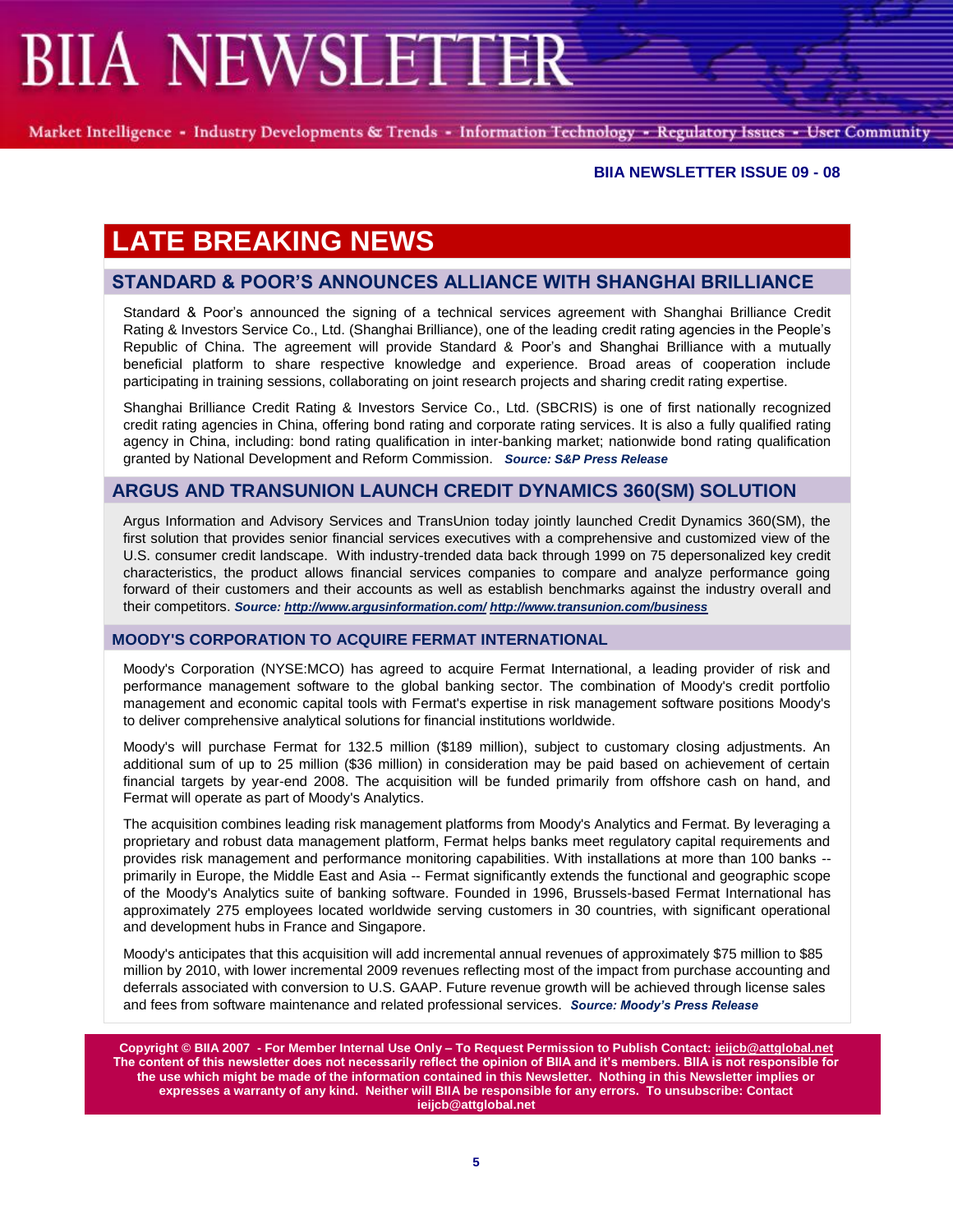Market Intelligence - Industry Developments & Trends - Information Technology - Regulatory Issues - User Community

### **BIIA NEWSLETTER ISSUE 09 - 08**

# **LATE BREAKING NEWS**

## **MARTINDALE-HUBBELL AND LINKEDIN JOIN FORCES**

The old world directory publisher of lawyers and law firms, Martindale-Hubbell (a unit of LexisNexis) has announced an agreement to integrate LinkedIn contact networks with martindale.com. The Martindale-Hubbell / LinkedIn relationship is part of an ongoing attempt to upgrade martindale.com for a changing legal industry's information environment, and it is also a recognition that Martindale-Hubbell itself was perhaps not in a position to build a better mousetrap than the one LinkedIn already provides. LinkedIn will receive value in the form of greater visibility in the legal market. A test of its value to Martindale-Hubbell will be whether it can use the LinkedIn relationships to continue to add more substantive content about, and from, the lawyers and firms in its service.

*Source: Outsell Insight July 30, 2008*

## **AUSTRALIAN BUSINESS EXPECTATION SURVEY INDICATES MORE PAIN**

Australia"s business executives are anticipating a further decline in economic conditions in the December quarter as high fuel prices, continued inflationary pressures and a cut back in consumer spending hurt sales and profit margins.

All indexes except selling prices remain in negative territory. Sales and profits growth expectations continue to fall, down 42 and 41 points respectively from the highs of the December quarter 2007. Employment growth expectations are at the lowest point since June 1991. Capital investment expectations are unchanged at an index of minus seven. Selling price expectations have climbed six points to an index of 57.

*Source: D&B Australi[a http://www.biia.com/library.php#209](http://www.biia.com/library.php#209)*

## **USA RETAIL BANKRUPTCIES ARE MOUNTING**

It is high time to review credibility of US retailers. According to Bernard Sands retail bankruptcies are mounting in the USA as the consumer spending drought, brought on by high fuel prices, rising food prices, the housing slump, a severe credit crunch and a weakening job market, has reached a critical level now that government stimulus checks have dried up. The retailing landscape is shifting, with vacancies at the nation's malls and strip centers on the rise.

*Source: Bernard Sand[s www.bernardsands.vcmww.com](http://www.bernardsands.vcmww.com/)*

### **RENEWED FOCUS ON IMPORTANCE OF RISK MANAGEMENT**

As the financial crisis spreads and threatens the world economy, the importance of risk management has never been greater. Indeed, given the fact the crisis was not caused by any single type of risk but a mix of market risk, credit risk, operational risk and others, the urgency for banks to move to a holistic risk management approach cannot be overstated. "Everyone is thinking about this," says Chris Matten, partner, financial services industry practices, PricewaterhouseCoopers (PwC). "This whole idea is, what is the right way to organise yourselves so as to get a truly holistic view of risk?"

*Source: Asian Banker 9/24/2008*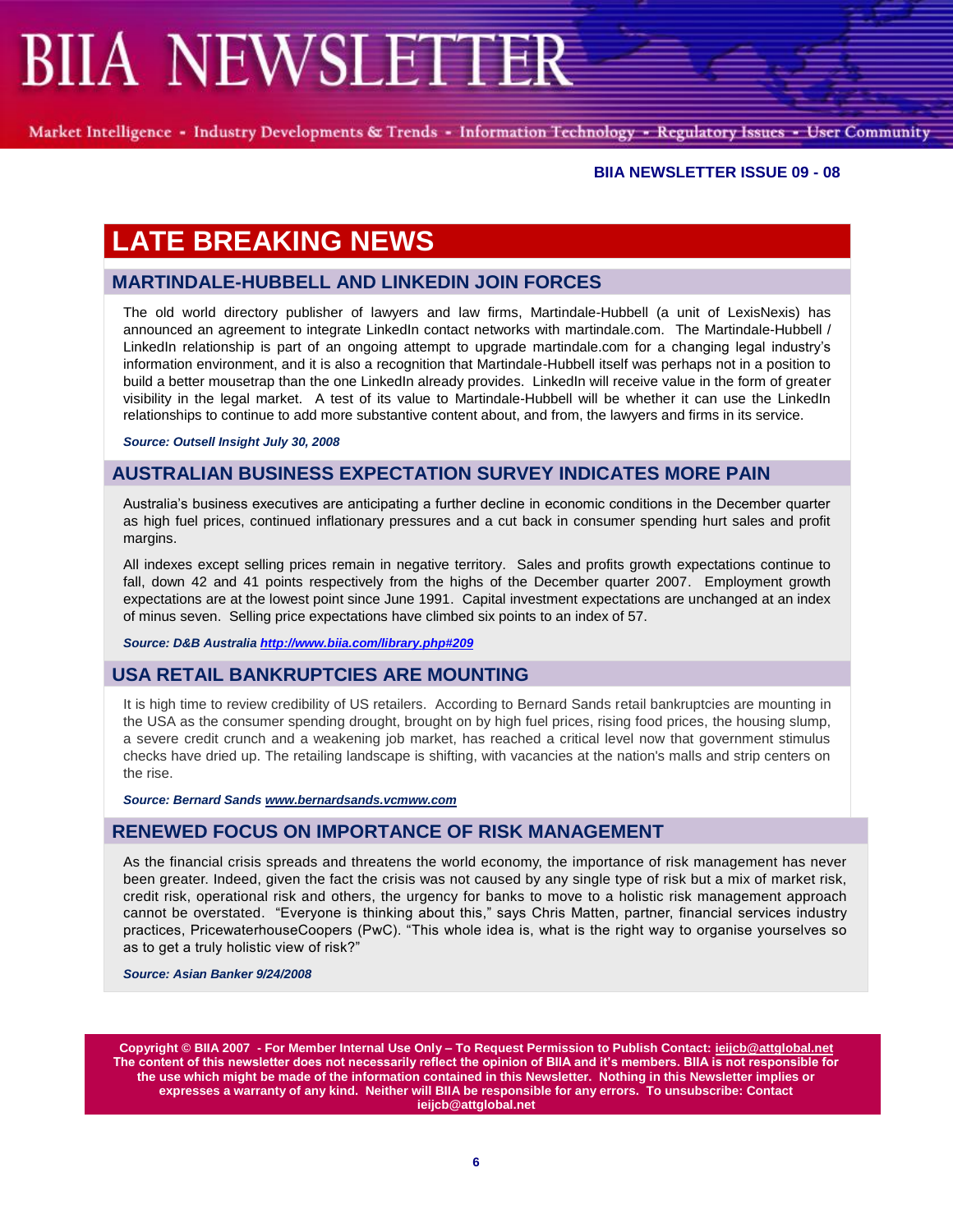Market Intelligence - Industry Developments & Trends - Information Technology - Regulatory Issues - User Community

#### **BIIA NEWSLETTER ISSUE 09 - 08**

# **LATE BREAKING NEWS**

## **FAIR ISAAC LINKS UP WITH EURODECISION**

*Fair Isaac Corporation (NYSE: FIC)*, announced an agreement with Versailles-based *EURODECISION,* the premier French optimization consultancy, to provide decision management solutions in France. Through this agreement, EURODECISION's clients will have access to Fair Isaac's award-winning optimization and decision management technology solutions, including Fair Isaac Blaze Advisor® business rules management system, Xpress-MP optimization tools and other leading products.

EURODECISION offers organizations a wide variety of global solutions in resource optimization including consulting, feasibility studies, development of operational prototypes, software applications, integration into company existing information systems and their maintenance. Based in Versailles, the company employs over 45 high level consultants skilled in both information technology and optimization techniques. *[www.EURODECISION.com](http://www.eurodecision.com/) Source: Fair Isaac Press Release – More news on Fair Isaac are listed in Member News*

## **MARKET RESEARCH, REPORTS & SERVICES SEGMENT GREW 9.6%**



The Market Research and IT & Telecom Research, Reports & Services market continued to outperform the information industry as a whole in 2007, with growth of 9.6% against total industry growth of 6.6%, achieving a total market size of US\$33.5 billion.

This market includes two segments: Market Research, Reports & Services (MRRS), which accounts for 92% of revenue, and IT & Telecom Research, Reports & Services (ITTRRS), which makes up 8%. The top five MRRS players in 2007 were The Nielsen Company, IMS Health, TNS (Taylor Nelson Sofres), WPP Info, Insight & Consultancy, and GfK AG.

*Source: Outsell Inc.*

## **UBM REVENUE GROWTH BOOSTED BY ASIA**

*United Business Media* reported revenues of US\$883 million in the first six months of 2008. That figure is a 10.4% increase over the same figure in 2007. Pre-tax profits rose 17.4% to US\$151 million. The strong results were in part attributed to a solid performance in Asia at the company"s subsidiary, *CMP Asia.*

Despite an abandoned bid to merge with Informa, another media group, UBM did manage to continue its run of acquiring new businesses. Seven deals were completed in the first half of 2008. *The Financial Times* reports that UBM has completed 60 acquisitions since 2004. Recently, the company"s overall strategy has been focused on mitigating its dependence on advertising dollars from the B2B media businesses by increasing revenues from events and online operations. *Source: Financial Times*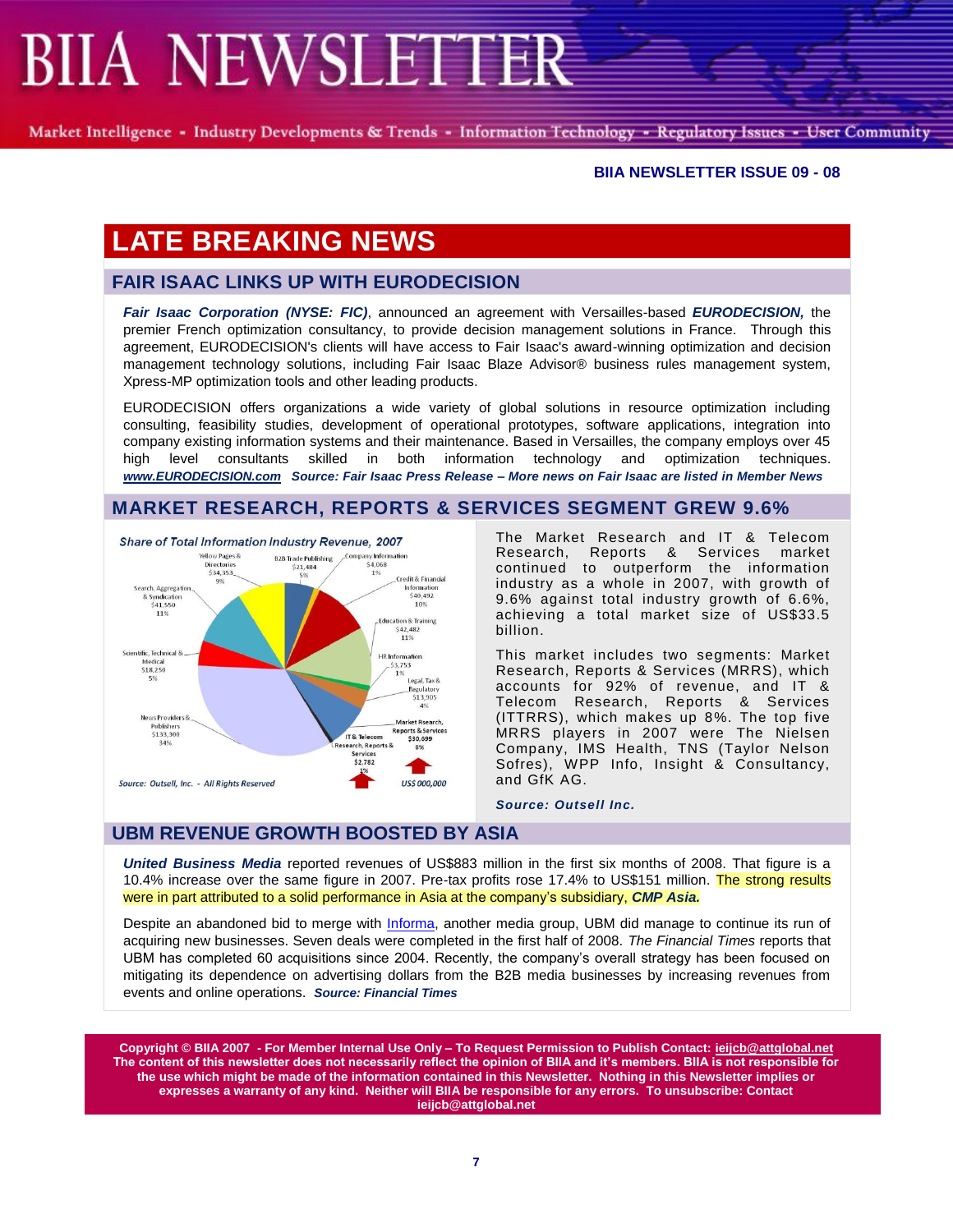Market Intelligence - Industry Developments & Trends - Information Technology - Regulatory Issues - User Community

#### **BIIA NEWSLETTER ISSUE 09 - 08**

# **MEMBER NEWS**

## **FAIR ISAAC'S DECISION OPTIMIZER 5.7 ACCELERATES DEVELOPMENT OF OPTIMIZED DECISION STRATEGIES**

#### *Enhancements significantly reduce time needed to validate and tune models used to identify optimized strategies*

Fair Isaac Corporation (NYSE: FIC), announced the release and immediate availability of Decision Optimizer version 5.7, the preeminent tool for optimizing decision strategies amid operational complexities, resource constraints and market uncertainties. Enhancements in Decision Optimizer 5.7 streamline the validation and tuning of decision models that are used to drive the optimization process, enabling companies to create optimized strategies much more quickly than previously possible. Decision Optimizer 5.7 provides a new scenario type and supporting reports for validating decision model results, along with improved tracing capabilities to assist faster debugging of the underlying components. New modeling enhancements allow more flexible criteria within decision tables, and enable users to add custom functions seamlessly for use within equation models. In addition, more flexible options have been added to specify how segmentation is applied during optimization.

Decision Optimizer is a core component of Fair Isaac's Decision Management suite of solutions and technologies that enable organizations to automate, improve and connect decisions across their business. The market-proven technology is currently in use in more than 90 projects at more than 50 financial institutions throughout the world, helping them optimize business results in customer acquisition, origination, account management, retention and fraud referrals. *Source: Fair Isaac Press Release*

### **FAIR ISAAC Q3 RESULTS STILL IMPACTED BY CREDIT CRUNCH**

July 23, 2008 - (Minneapolis, Minnesota, USA) - Fair Isaac Corporation (NYSE:FIC), the leading provider of analytics and decision management technology, today announced the financial results for its third quarter ended June 30, 2008.

*Fiscal 2008 Year-to-date Revenues from Continuing Operations Highlights:*

- *Strategy Machine® Solutions* revenues were \$293.6 million compared to \$306.4 million in the prior year, or a decrease of 4.2%, primarily due to the divestiture of the mortgage product line in the second quarter of fiscal 2007 and a decline associated with marketing solutions and analytics products, partially offset by an increase in revenues derived from collections and recovery, and consumer products.
- *Scoring Solutions* revenues were \$119.6 million compared to \$134.5 million in the prior year, or a decrease of 11.1%, primarily due to a decrease in revenues derived from our PreScore® Service as well as a decrease in the volume of credit bureau risk scores, including a one-time true-up relating to the previously announced agreement with Equifax. *Professional Services* revenues were \$114.6 million compared to \$110.8 million in the prior year, or an increase of 3.4%, primarily due to an increase associated with collections and recovery, customer management, fraud and Blaze Advisor™ implementation and consulting services, partially offset by a decrease in revenues derived from originations and healthcare and analytic implementation and consulting services.
- *Analytic Software Tools* revenues were \$38.8 million compared to \$33.7 million in the prior year, or an increase of 15.0%, due to an increase in revenues generated from the sale of the Blaze Advisor™, model builder and Xpress MP products. *Source: Fair Isaac Press Release*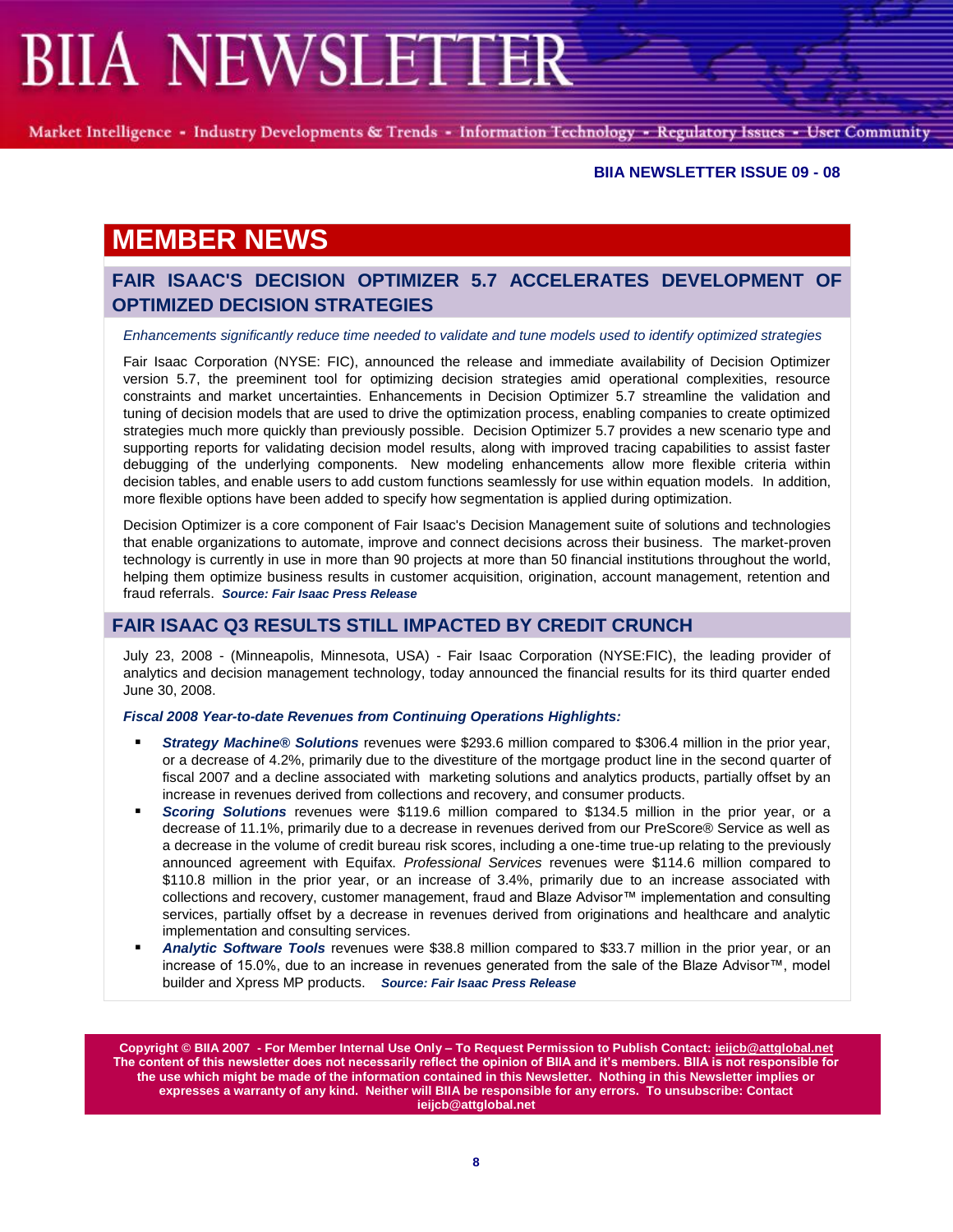Market Intelligence - Industry Developments & Trends - Information Technology - Regulatory Issues - User Community

#### **BIIA NEWSLETTER ISSUE 09 - 08**

# **NEWS FROM INDIA** [Courtesy Business Strategies Group, Hong Kong]

## **CYBERMEDIA"S REVENUES RISE, PROFITS FALL**

*CyberMedia*, an Indian specialty publisher, announced results of the quarter ended 30th June. CyberMedia"s revenues were US\$7.8 million compared with US\$5.4 million in the same quarter last year, an increase of over 43%. Net income dropped by 63% to US\$186,000 compared with US\$494,000 in the same quarter in 2007. The fall in net income was the result of a significant rise in expenditures including cost of sales, raw materials and employee costs. The revenue share from its outsourced publishing business increased from 32% of total revenues in 2007 to 51% in this most recent quarter. The remaining 49% of revenues are derived from CyberMedia"s media businesses (online, print and events).

Cybermedia publishes 15 print titles, 12 industry websites and organises dozens of events in India. Key titles include *Global Services, Dare, Halsbury's Law* and *Living Digital*. Cybermedia also operates a publishing outsourcing business. *Source: CyberMedia press release*

## **INFOMEDIA REVENUES UP 20% IN Q1**

The Indian media group, *Infomedia*, announced its results for the quarter ending 30th June. Revenues were US\$7.26 million, an increase of almost 20% compared with US\$6.05 million recorded in 2007. The company"s net profit also increased to US\$314,000.

Prakash Iyer, Managing Director, Infomedia commented, "We are on a growth path, the revenues for the first quarter has increased and we are looking at consistent growth. With the growth in the Indian publishing industry, we are looking at increasing our special Interest publication division to cater to the needs of various emerging sectors. We have entered into new lines of business and tied-up with Alibaba.com, this will contribute to our growth and revenue."

*Source: Company Presentation*

### **INFOSYS TAKES OVER AXON FOR £407.1 MILLION (US\$748 MILLION)**

On 25 August 2008, the boards of Axon and Infosys Technologies Limited ("Infosys") announced that agreement had been reached on the terms of a recommended cash offer to be made by Infosys for the entire issued and to be issued ordinary share capital of Axon (the "Offer"). The Offer, which is expected to be implemented by way of a scheme of arrangement, values Axon"s existing issued and to be issued (fully diluted) share capital at approximately £407 million (US\$800 million) on a cum-dividend basis. *Source: [www.axonglobal.com](http://www.axonglobal.com/)*

According to a report in the *Indian Business Standard* analysts noted that the Axon deal is "rightsized" and probably "right-priced" for Infosys. This is expected to strengthen Infosys' consulting business amid the global slowdown. Consulting firms are generally valued at three times their revenues, but the valuations have come down to twice the revenue levels as the markets are down.

Axon"s success in winning, and delivering, large business transformation programs continues to deliver significant growth and has driven a 49% increase in revenues to £204.5m (2006: £137.5m). Adjusted operating profit before tax grew by 65% to £36.5m (2006: £22.1m). On the same basis its adjusted operating margin grew to 17.9% (2006: 16.1%). Axon employs 2,000 employees and is based in the UK. *Source: Indian Business Standard*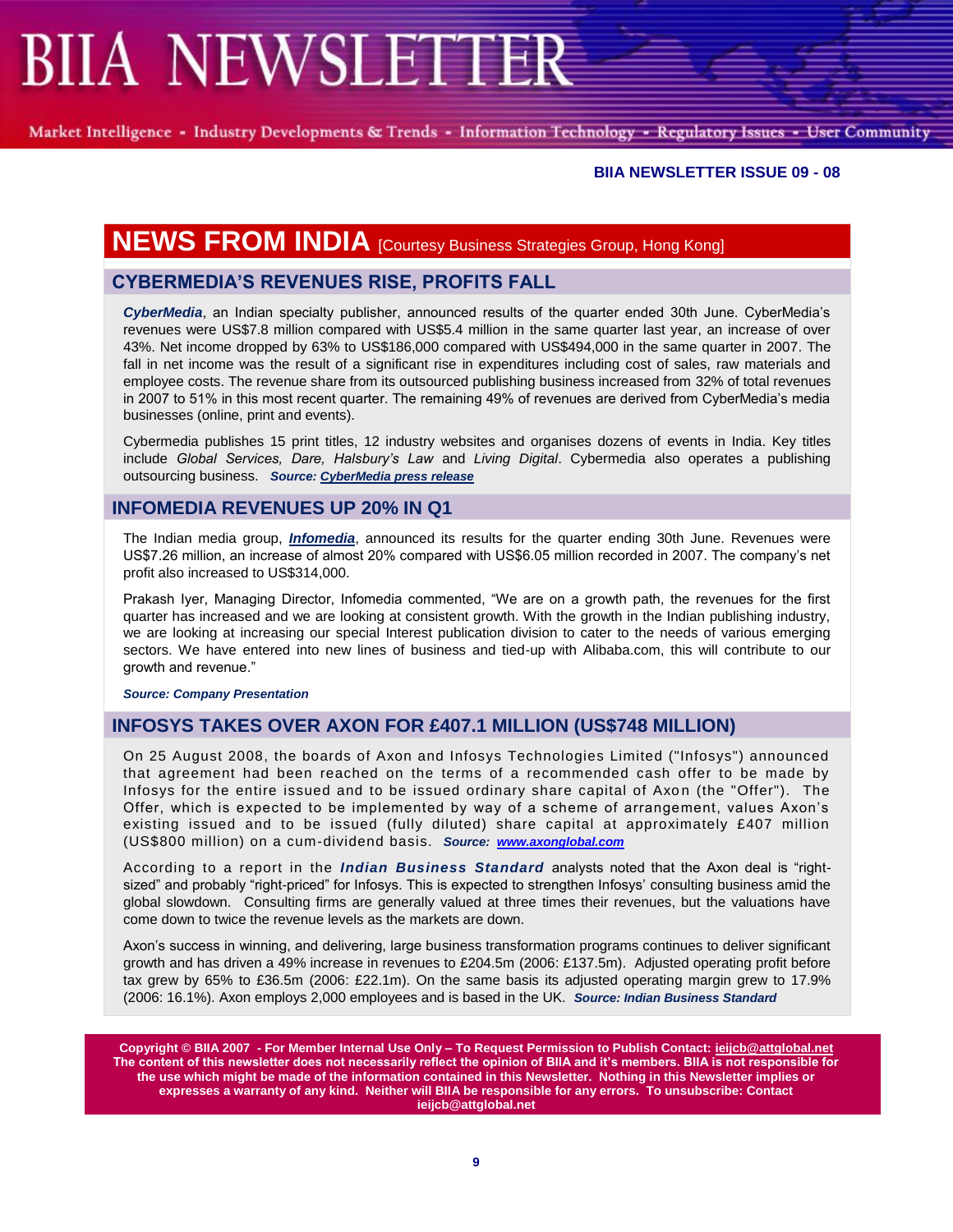Market Intelligence - Industry Developments & Trends - Information Technology - Regulatory Issues - User Community

#### **BIIA NEWSLETTER ISSUE 09 - 08**

# **NEWS FROM INDIA** [Courtesy Business Strategies Group, Hong Kong]

## **TIMES OF INDIA ACQUIRES DICE**

*Times of India* subsidiary, *Timesjobs.com* has acquired *CyberMediaDice.com*, an online recruitment service. The two websites both focus on the IT and technology job market in India. The terms of the deal were not disclosed.

R. Sundar, CEO, *Times Business Solutions* stated, "This deal signifies emergence of a very strong relationship between two highly reputed and leading media houses. The complete integration of CyberMediaDice.com"s resume database of over 450,000 candidates with TimesJobs.com, shall provide these highly specialised & technologically skilled candidates with better career opportunities from more than 25,000 of TimesJobs.com clients, that include blue-chip companies from India and abroad."

CyberMedia originally established CyberMediaDice.com through at joint venture with *Dice India Holdings* in 2004. Earlier this year, Cybermedia bought out Dice and renamed the company CyberMedia Careers Limited.

*Source: Times of India*

### **INFOMEDIA TO LAUNCH** *ENTREPRENEUR* **MAGAZINE**

*Television Eighteen India Ltd (TV18)* announced last week, its subsidiary, *Infomedia India Ltd* will launch a new business magazine, *Entrepreneur*. Infomedia plans to collaborate with the Entrepreneur Magazine Group, a U.S.-based publisher. The magazine will be launched in India by end of this year. The Indian edition of *Entrepreneur* will include both local content and content taken from the U.S. edition. The Indian edition of *Entrepreneur* will be positioned as a general business magazine. *Key local competitors will include Business Today and Business World.* 

*Source: Livemint Press Release*

### **CREDIT CRUNCH BOOSTS INDIAN OUTSOURCING**

The declining fortunes of the consumer in the US, and increasingly the UK, are proving to be a boost for India"s outsourcing industry, with some leading operators gearing up to increase the size of their debt collection and recovery units.

*[Firstsource](http://markets.ft.com/tearsheets/performance.asp?s=in:FSL)*, an Indian business process outsourcing company that handles credit recovery for most of the top five US banks and half the top 10 credit card issuers, said it was increasing staff numbers to win business from growing credit card defaults in both national markets. Overdue accounts at the six large US credit card issuers increased in June on the back of rising unemployment, food and fuel prices. The worst affected issuer in June was *[American Express](http://markets.ft.com/tearsheets/performance.asp?s=us:AXP)*, with loans overdue by 30 days rising 16 basis points to 3.21 per cent. Firstsource is predicting the situation will also worsen in the UK.

*Source: Financial Times*

**LIST YOUR COMPANY IN THE BIIA INDUSTRY DIRECTORY POWERED BY WAND: <http://www.wand.com/biia/>**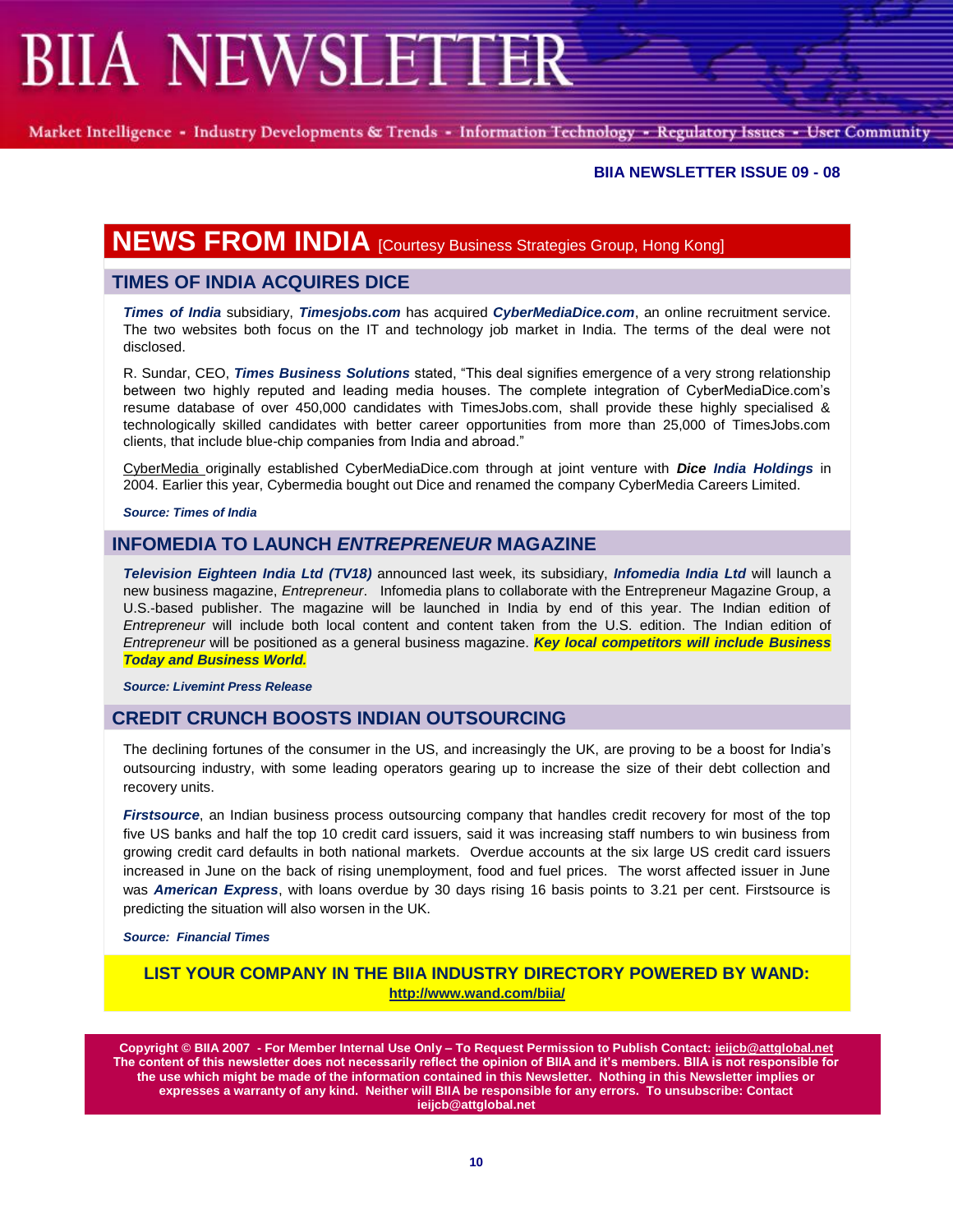Market Intelligence - Industry Developments & Trends - Information Technology - Regulatory Issues - User Community

#### **BIIA NEWSLETTER ISSUE 09 - 08**

# **NEWS FROM INDIA**

## **COOKING THE BOOKS: CREDIT CRUNCH PROVIDES MORE WORK FOR FORENSIC ACCOUNTANTS**

Forensic accountants in India are reported to work on several cases of senior management fraud. Many of these cases relate to increasing profits through unethical and fraudulent practices. The culprit is variable compensation, especially in cases where variable compensation is a multiple of fixed compensation. According to accountants and lawyers interviewed by the Business Standard indicated that more of such cases will emerge as the economic climate worsens.

Cooking the books in the past was linked to stock option schemes, now it seems to be variable compensation. Most experts agreed that these cases will not become public because Indian companies are not transparent and firings are often masked as "resignations". Common practices for shoring up profits are: transferring expenses to subsidiaries and pushing finished goods to dealers. In most cases, the whistle is blown by disgruntled employees, and audit committees of directors. Private equity firms often launch their own investigation.

*Source: Business Standard India Sept. 13, 2008*

# **NEWS FROM CHINA** [Courtesy Business Strategies Group, Hong Kong]

## **THE REAL WINNER OF THE OLYMPIC GAMES IS ONLINE-VIDEO**

**NEW MEDIA IS OVERTAKING "OLD MEDIA TV": The most hotly contested Olympic battle and the most intense rivalry stemming from this year´s games may have been between NBC and Yahoo and it centers on who had the bigger online audience.**

Yahoo´s Olympics site averaged 4.7 million unique visits each day, according to Nielsen Online. NBC, owned by General Electric, had 4.2 million in the same period, said Nielsen, which tracks Web site traffic. Previously, NBC has used data from the same researcher to say that during the first week of the Olympics it outranked Yahoo! By total users, page views, and the average amount of time spent on the site.

*Source: Albert Sun, Olympic Winner: Online Video, in[: www.businessweek.com](http://www.businessweek.com/)*

### **ALIBABA MERGES TWO SUBSIDIARIES TAOBOA AND ALIMAMA**

Taobao is the market leading C2C auction platform in China and Alimama is an online advertising network. The merger comes as part of Alibaba"s plan to begin charging fees to Taobao users in October. Taobao has been a free service since it was launched in 2003. The company claims that US\$44 million worth of merchandise is traded on its platform each day and they claim to have 80 million registered users. Alimama works with 400,000 small- and medium-sized websites in China. Alimama competes with other ad networks operated by Baidu and Google. *Source: www.bsgasia.com*

**LIST YOUR COMPANY IN THE BIIA INDUSTRY DIRECTORY POWERED BY WAND: <http://www.wand.com/biia/>**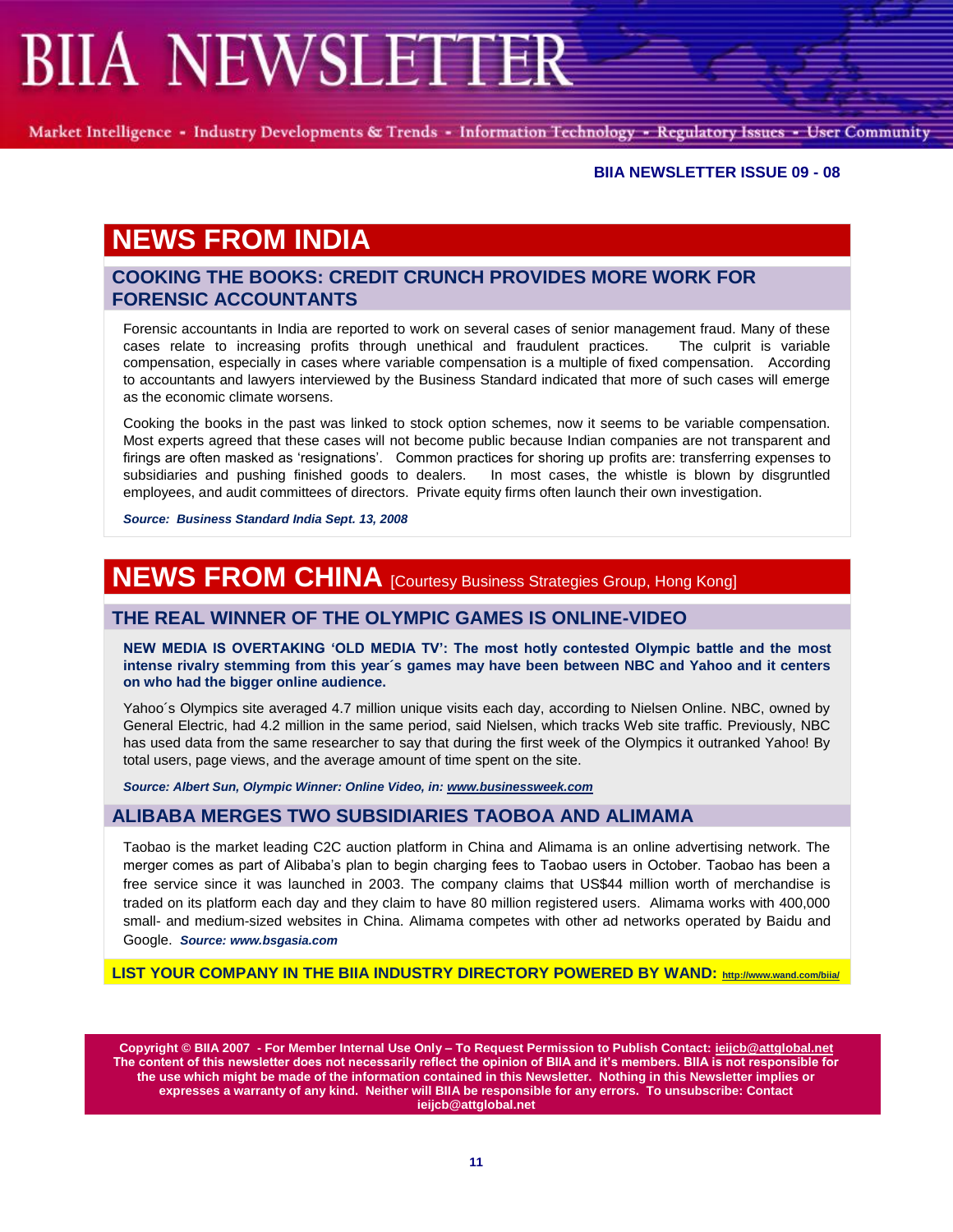Market Intelligence - Industry Developments & Trends - Information Technology - Regulatory Issues - User Community

### **BIIA NEWSLETTER ISSUE 09 - 08**

# **NEWS FROM CHINA** [Courtesy Business Strategies Group, Hong Kong]

## **ALIBABA LAUNCHES "EXPORT TO CHINA" SERVICE**

*Alibaba.com* launched the beta-version of a new service this week, "Export-to-China." Historically, Alibaba.com"s core business has focused on assisting Chinese small and medium-size enterprises (SMEs) to sell their products overseas. This new service aims to provide international suppliers with a platform to sell their products into China. In addition to offering online storefronts, Export-to-China, will offer professional translation services and promotion opportunities at 40 major trade shows in China each year.

Alibaba.com"s CEO David Wei commented, "While China will continue to grow as the world"s largest supplier, its emerging role as a major importer is creating opportunities for companies around the world, especially SMEs…Alibaba.com can help equalize the trade imbalance by connecting domestic buyers with international suppliers and promoting imports into China." *Source: Alibaba.com*

## **BAIDU EXPECTED TO LAUNCH ONLINE PAYMENT SERVICE**

According to *China Web 2.0 Review*, Baidu is expected to launch its own online payment service soon. The service, which is to be called *Baifubao*, will compliment its C2C platform which is currently being tested. The online payment market in China is dominated by Alibaba"s Alipay which holds approximately 51% of the market. Tencent"s Tenpay and *China UnionPay's 99Bill* are the other key competitors. The Alibaba Group claims that Alipay has over 80 million registered users and the daily transaction value is US\$51 million. Alipay extended its service in August this year launching a WAP version which enables users to complete transactions on their mobile phones and last year Alipay partnered with Philliou Selwanes Partners (PSP) facilitate entry into the U.S. market.

*Source: China Web 2.0 Review*

## **GLOBAL SOURCES Q2 NET INCOME DOUBLES**

*Global Sources* announced its second quarter results on Thursday. For the quarter ended 30th June, revenue was US\$63.7 million, an increase of 21% over the same period last year. Net income doubled rising from US\$4.2 million in the second quarter of 2007 to US\$8.4 million in the second quarter of 2008.

Global Sources" chairman and CEO, Merle A. Hinrichs, noted, "We had a very successful second quarter. Our 21% revenue growth was driven by accelerating online revenue growth of 30% overall, and 40% from mainland China." For the six months ended 30th June, revenue was US\$104.3 million, rising 19% over the first half of 2007. GAAP net income was US\$16.6 million, a 55% increase compared with the first half of 2007.

The company announced guidance for the second half of 2008. Revenue for the third quarter is expected to be between US\$38.5 and US\$39 million and earnings are expected to be US\$0.02 to US\$0.03 per share. According to Reuters, on average analysts were expecting 14 cents per share on revenues of US\$40.8 million. Management cited ongoing investment in its workforce, online platform and the launch of new trade shows as reasons for the decline in earnings. The stock dropped over 22% on Thursday following the release of the results.

*Sources: Global Sources Press Release; Reuters*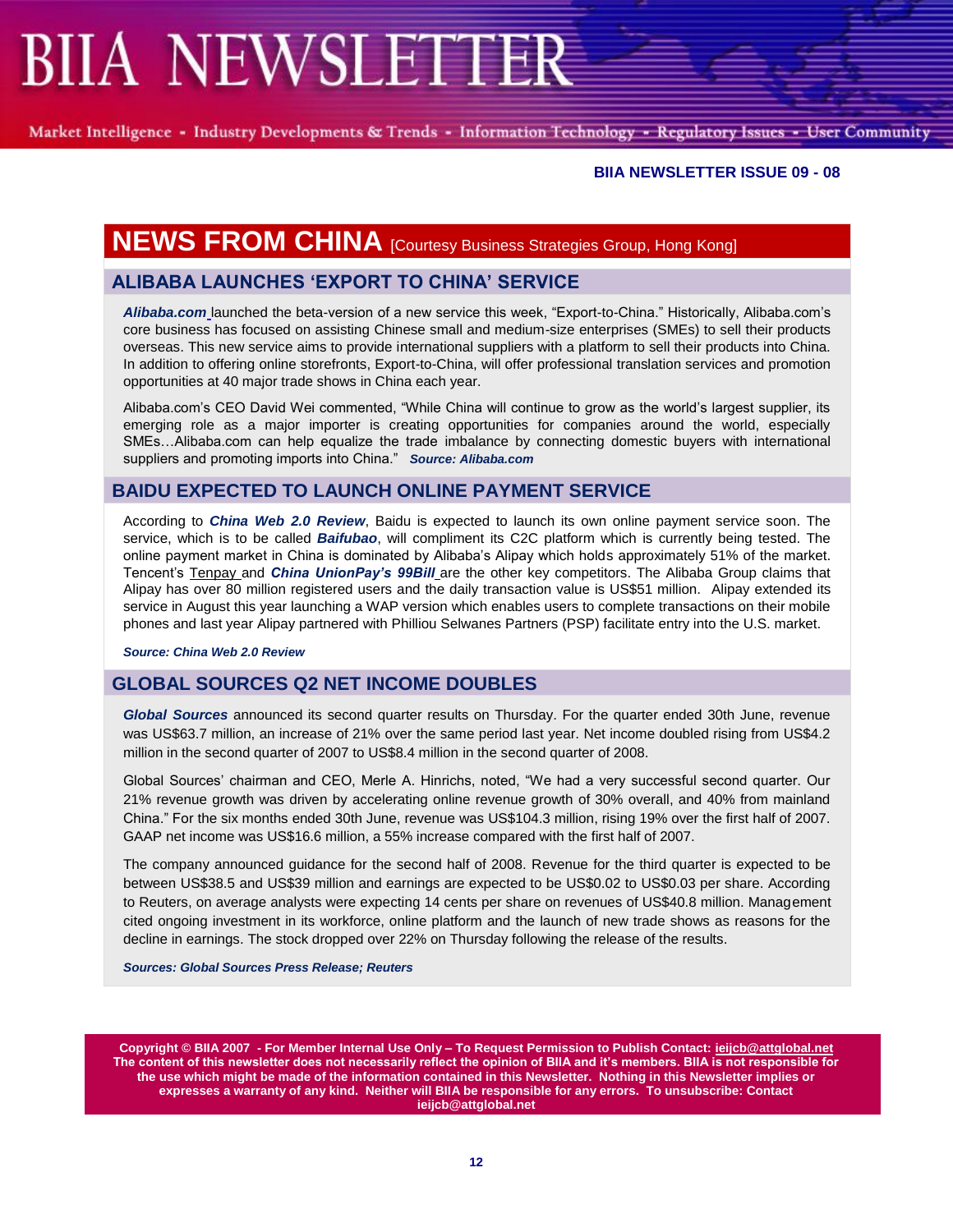Market Intelligence - Industry Developments & Trends - Information Technology - Regulatory Issues - User Community

### **BIIA NEWSLETTER ISSUE 09 - 08**

# **NEWS FROM CHINA** [Courtesy Business Strategies Group, Hong Kong]

## **ALIBABA"S 1st Half of 2008 REVENUES INCREASE BY 48%**

Hong Kong-listed *Alibaba.com* recorded revenues of US\$206.9 million in the first half of 2008. That is a 48% increase year-on-year. Net income jumped 136% to US\$102 million. Alibaba.com"s interest income and currency exchange gains totaled US\$24 million in the first half of 2008 compared to US\$2.7 million in the same period last year. The company"s cash balance was US\$844.5 million as 30th June 2008. Revenues from the China marketplace, Alibaba.com"s domestic sourcing website, increased by 84.6% in the first half. The US\$70.4 million in revenues from the China marketplace represent 34% of total revenues. The International marketplace still generates more than 60% of the overall revenues at Alibaba.com. As of 30th June, Alibaba.com"s two marketplaces had a total of 32.5 million registered users, a 32.5% year-on-year increase. Of that number, nearly 27 million are registered in the domestic China marketplace. *Source: Alibaba.com press release*

## **XINHUA FINANCE MEDIA REVENUES GROW BY 69%**

NASDAQ-listed *Xinhua Finance Media Limited (*XFML) announced its second quarter revenues jumped 69% compared with the same quarter last year. For the quarter ended 30th June, revenues were US\$48.9 million compared with US\$29 million in the second quarter of 2007. Over 60% of revenues were generated by the company"s advertising business, nearly 30% from broadcast services and 10% from print. Net income was US\$800,000 in the second quarter and the company raised its full year revenue guidance by US\$3 million to between US\$198 million and US\$208 million. XFML"s share price jumped 17% on the news.

*Source: XFML press release*

### **CREDITREFORM INTERNATIONAL LAUNCHES 3ACredit IN SHANGHAI**

As of September 19<sup>th</sup>, 2008 China has a new credit information and debt collection company: **3ACredit Credit** was launched as the China arm of Creditreform International. As per the company's website [www.3ACredit.com](http://www.3acredit.com/) and [www.creditreform.cn](http://www.creditreform.cn/) the company has joined the ranks of leading credit information companies in China to provide a full range of commercial services designed to promote the more robust top line and bottom line performance of its clients. The company will provide trade credit reports on foreign and Chinese entities, assists clients in trading with China, offers receivable asset management solutions, credit management training and education. The company is located in Shanghai. *Source: Company Websites*

## **CHINA ON THE AGENDA AT SOFTWARE AND INFORMATION INDUSTRY ASSOCIATION GLOBAL SUMMIT**

BIIA Managing Director Joachim C. Bartels presented on China's content industry, which is becoming as dynamic and innovative as its Western counterparts. Thanks in part to China's investing public, which has become enamored by b2b digital media and e-commerce platforms driving their share prices to speculative levels not seen in Western financial markets. However, when outsiders contemplate entering China's content market they will quickly experience the challenging nature of a tough regulatory regime, social and cultural aspects as well as an imperfect legal and business infrastructure.

*To view the Bartels's presentation click on: <http://www.biia.com/memberNewsPW.php> and scroll down*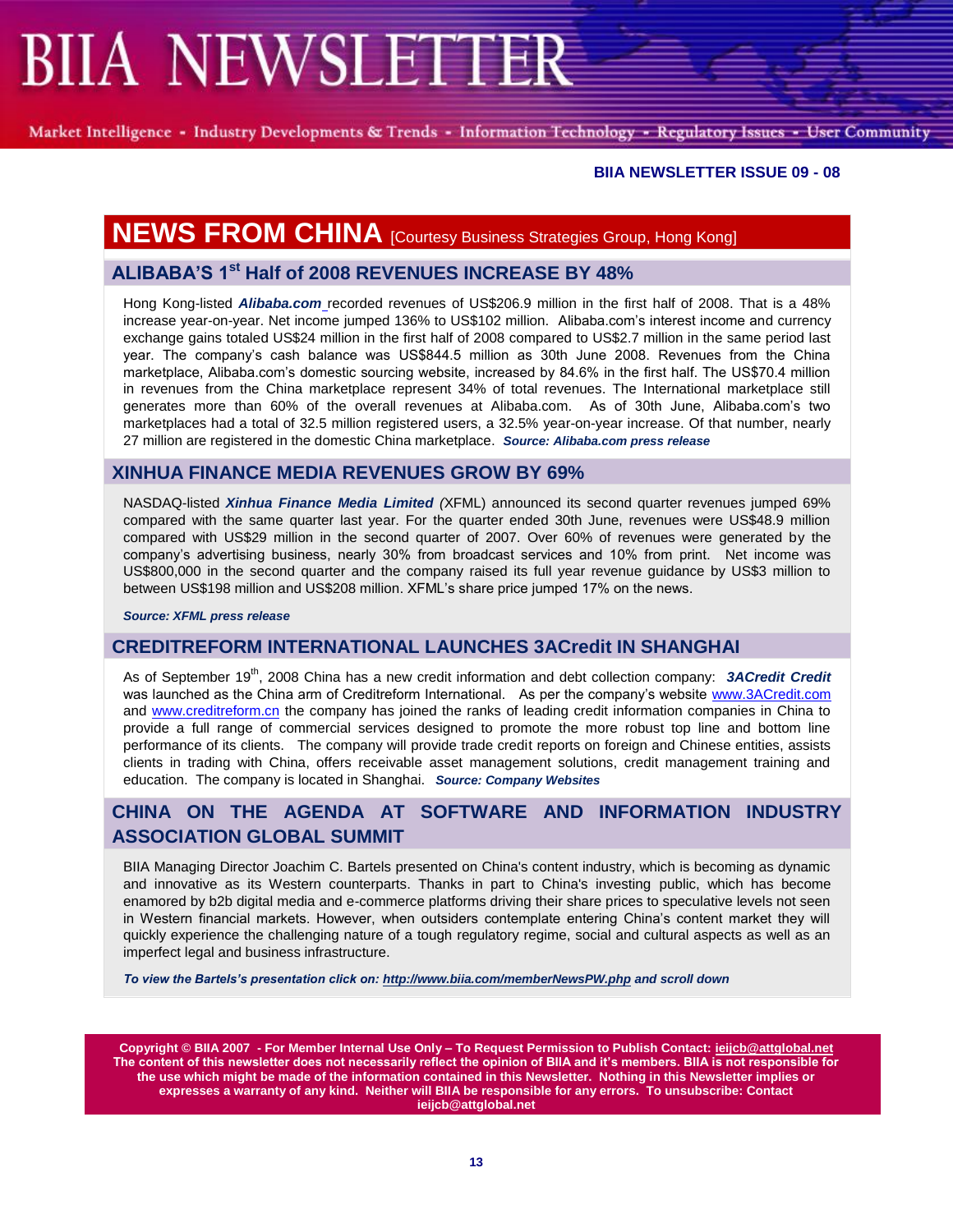Market Intelligence - Industry Developments & Trends - Information Technology - Regulatory Issues - User Community

#### **BIIA NEWSLETTER ISSUE 09 - 08**

# **INDUSTRY NEWS**

## **CALL CENTER TECHNOLOGY ISSUES ASIA**

*Context News: T*he 5th Annual Call Center Conference was held in Kuala Lumpur Malaysia on August 20-21, 2008, with a focus on technology. Contact Center companies in technology and customer service continue to be caught in a massive crossfire of demands: "Expand Customer Satisfaction", "Increase Revenues", "Improve Quality". The pressing question that is getting more and more attention is how to meet those and other objectives with a lower cost base and higher profitability. In the Contact Center, the customer ultimately drives the business; the option that should be driving our focus is how can we expand and enhance the relationships with call center current customer base by optimizing outbound calling.

#### *Commentary: BIIIA Associate Member Burton Crapps, CEO of Purlieu Solutions was speaking on [Offshore Collection Contact Centers](http://collectiontechnology.net/group/offshorecollectioncontactcenters) - [Back to Offshore Collection Contact Centers Discussions](http://collectiontechnology.net/group/offshorecollectioncontactcenters/forum) and sent BIIA the following report:*

Burton was intrigued with the potential for growth in Asia in the Outbound Calling space, as companies and countries start to understand the value of the outbound business. They have had collection agency businesses for the past 15+ years in Asia, however they are only now starting to capitalize on the value of the Outbound Technology available for collection. In each country in Asia, there is significant potential and desire for growth and expansion of the market, and huge potential for profits for Western companies to provide investment, leadership, and technology savvy.

Many of the companies represented at the forum were keen to know who to expand, how to leverage technology in their in-bound contact centers for profit, customer satisfaction, and for growth. It is a great time for companies in the West to expand and leverage their knowledge, capital and leadership to the exponential advance of collection efforts in the Asia market.

*Burton Crapps can be reached at [burton.crapps@purlieusolutions.com](mailto:burton.crapps@purlieusolutions.com)*

## **INFORMATION INDUSTRY M&A IN SHARP DECLINE**

Information industry M&A waters have turned choppy since 2Q 2008. Reed Elsevier's sale of RBI is triggering all flavors of rumors, the potential sale of Cygnus Media has led to blistering two-way finger pointing, and some planned sales have simply been put on hold due to market conditions. Infoma's deal with Providence Equity Partners, Blackstone and Carlyle Group has failed as well. Breakingviews.com believe it will take quite some time for Infoma's shares to recover.

The Jordan Edmiston Group (JEGI)'s 1st half 2008 summary of transactions [5] shows steep declines in the dollar value of B2B magazine deals, from \$2.3 billion in 1H 2007 to \$347 million in 1H 2008; in database and information services deals, which are way down from \$20.2 billion in 1<sup>st</sup> half of 2007 to \$7.3 billion in 1<sup>st</sup> half in 2008; and a 65% reduction in total information industry deal value across all categories.

*Source: Breakingviews.com and Outsell Inc.*

*LIST YOUR COMPANY IN THE BIIA INDUSTRY DIRECTORY POWERED BY WAND: <http://www.wand.com/biia/>*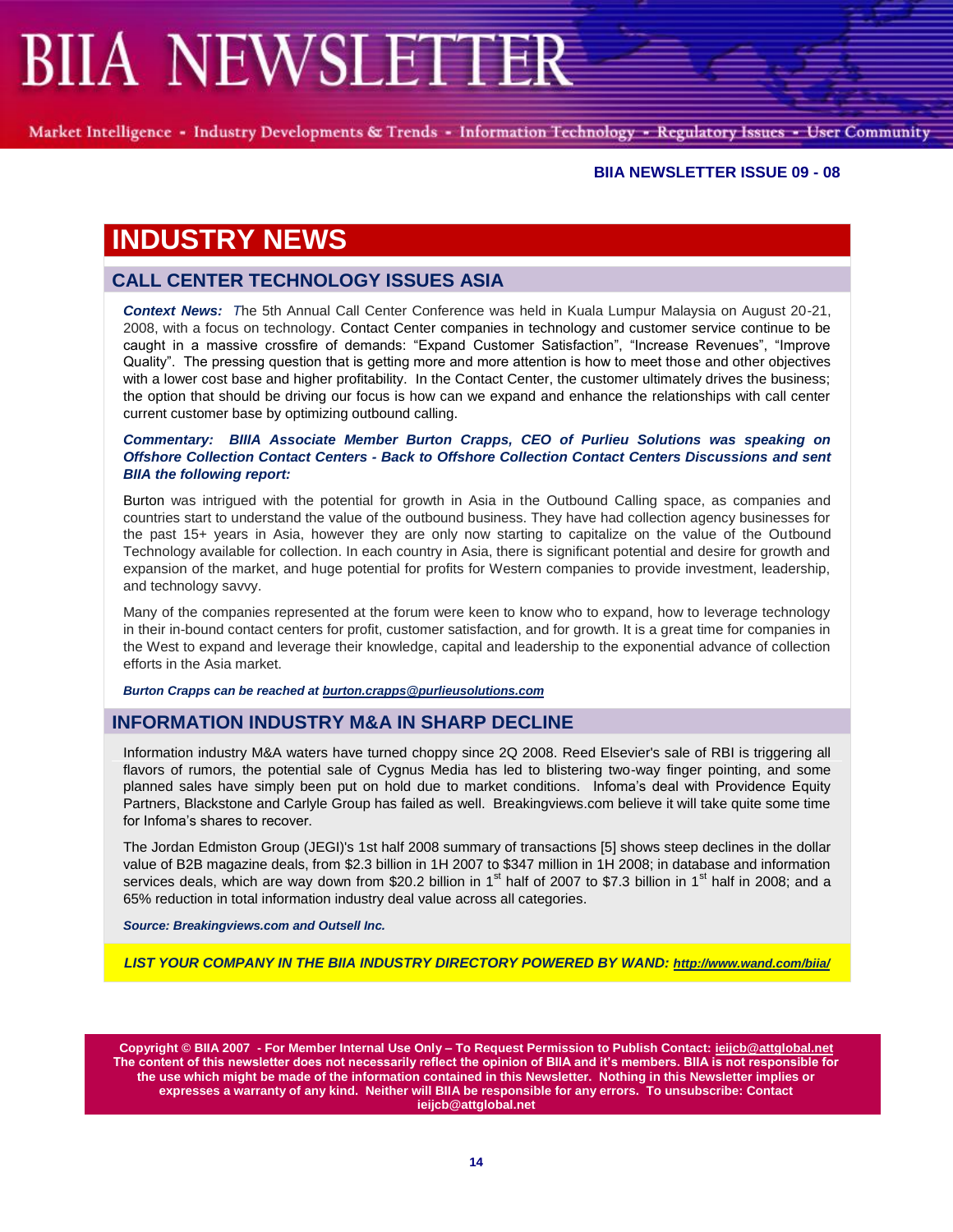Market Intelligence - Industry Developments & Trends - Information Technology - Regulatory Issues - User Community

#### **BIIA NEWSLETTER ISSUE 09 - 08**

# **INDUSTRY NEWS**

## **THOMSON REUTERS REPORTS SLOWING REVENUE GROWTH**

News of slowing revenue growth from **[Thomson Reuters"](http://markets.ft.com/tearsheets/performance.asp?s=uk:TRIL)** financial data business knocked down its share price. Organic revenue growth at the markets division, which accounts for 60 per cent of sales, slowed from 9 per cent in the first quarter to 7 per cent in the three months to June 30.

Tom Glocer, chief executive, said the slowdown was confined to the division"s fixed income and equities businesses, and contrasted with "very strong" growth in its treasury businesses, which benefit from foreign exchange volatility, and double-digit increases in its products serving the commodities and energy markets. Stronger sales to corporate customers, such as company investor relations departments, had "more than offset" weakness among investment banking clients.

Enterprise sales had been strong as large institutions sought to "re-engineer" their trading operations. The professional division, which includes the former Thomson Corp"s West legal, tax and accounting, scientific and healthcare businesses, produced organic revenue growth of 6 per cent, with strong demand for Westlaw's litigation support products. The group had achieved savings with an annualized value of \$490m from integration programs by June 30, at a cost of \$154m, with job cuts and early moves to offer Thomson Financial products to former Reuters customers and vice versa.

*Source: The Financial Times* 

### **GOOGLE LAUNCHES "CHROME" [INTERNET BROWSER]**

A commentary by *Infocommerce.com* carried the headline *"Chrome Goes for the Gold",* but the author thought that the test version release of Chrome may not get the Gold medal, but it certainly earned Silver.

A German press commentary however was less complimentary and called the new release *"SCRATCHED CHROME"*. This is based on the fact that as soon as Google's Internet Browser "Chrome" was released IT experts detected significant gaps in Chrome's security system. Experts therefore warn users not to use Chrome in their regular work environment / PC workstations or on computers with sensitive data. After all Chrome is a just a Beta version and should be treated as such. Perhaps Google is now busy patching up Chrome's security gaps. Caveat emptor: "Let the buyer beware". *Source Info: Commerce Group Inc. and WirtschaftsWoche*

*Ned May, Director & Lead Analyst of Outsell Inc. (BIIA Member)* has the following to say about the latest Google move: "While Google's justifications for the development of the new browser are sound, they omit one critical element required of success - *customer demand*. This is not the first time Google has built a new product believing folks will simply come en masse, yet to date the company has had nothing close to the level of success it enjoys with its search products; conversely, the majority of its new products have struggled to gain any significant share. Regardless of whether it's a far superior idea and approach, it is simply not compelling enough for users to switch. If anyone ought to understand this need by now it should be Google, which continues to dominate and gain share in web search despite more interesting alternatives emerging each day."

*Source: Outsell Inc.*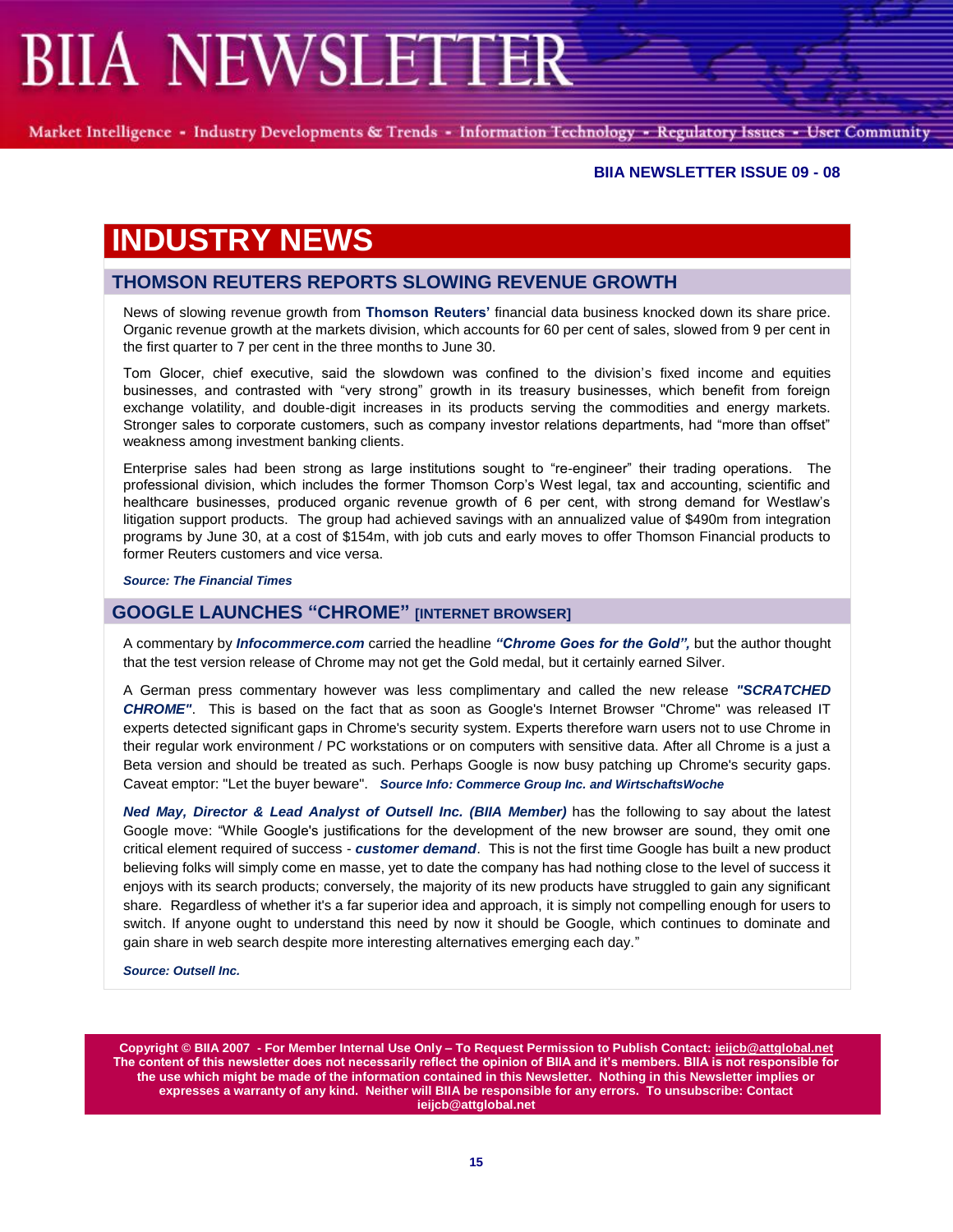Market Intelligence - Industry Developments & Trends - Information Technology - Regulatory Issues - User Community

#### **BIIA NEWSLETTER ISSUE 09 - 08**

# **INDUSTRY NEWS**

## **EXPERIAN LAUNCHES DEDICATED BUSINESS INFORMATION REPORTS FOR INSURERS IN THE UK**

Experian<sup>"</sup>, launched the UK's first business information reports specifically designed for commercial insurance companies. Experian's new range of 'Business Information for Insurance' reports provide insurers with access to a range of detailed and up-to-date insurance-specific information from a number of trusted sources on UK businesses and the individuals running those businesses.

The detailed information at insurers' fingertips means that companies will be able to: exert greater insight and control through improved risk assessments, provide assistance into fraud investigations and benefit from improved claims management processes. Steve Paton, Commercial Director for Experian's Insurance Services division, said: "Risk management is critical for insurers and to do this effectively, they need an accurate understanding of the nature of the risk. As a result, we are providing insurers in the UK with a new business reporting capability that focuses on the information the industry needs most and in a format that suits companies' processes."

A key feature of our Business Information for Insurance reports is the display of a red, amber or green status (RAG) based on values defined by the user. RAG reporting is widely used by the insurance industry and was a feature insurers specifically requested. The way we present this critical information and the report's clear format gives insurers an immediate indication of a company's risk status to help them make faster decisions.

*Source: Experian Press Release*

# **EXPERIAN LAUNCHES NEW COMPANY INFORMATION SERVICE FOR PROFESSIONAL AND ADVISORY SECTOR**

Experian® has launched *Company Information* – a new, 24/7 online document service delivering accurate and reliable information on any UK private company, its shareholders and directors, to information professionals within the legal, accountancy and financial sectors.

As the foundation of the service, Experian has created its own document and image store and retrieval infrastructure. Adding to its own data assets, it has also added complete Companies House document filing coverage, all contained within a user-friendly web environment to enable it to offer 24/7 availability of Companies House documents backed by reports. As a result, *Company Information* offers unrivalled depth and breadth of information on UK private limited businesses at a service level that outpaces Companies House and other information providers. The *Company Information* service was designed following extensive research within the financial and professional services industries, with the focus on understanding the challenges information professionals and knowledge managers have in undertaking financial research and due diligence, and making it an easy to use, accurate and reliable service.

#### *Source: Experian Press Release*

### **LIST YOUR COMPANY IN THE BIIA INDUSTRY DIRECTORY POWERED BY WAND: <http://www.wand.com/biia/>**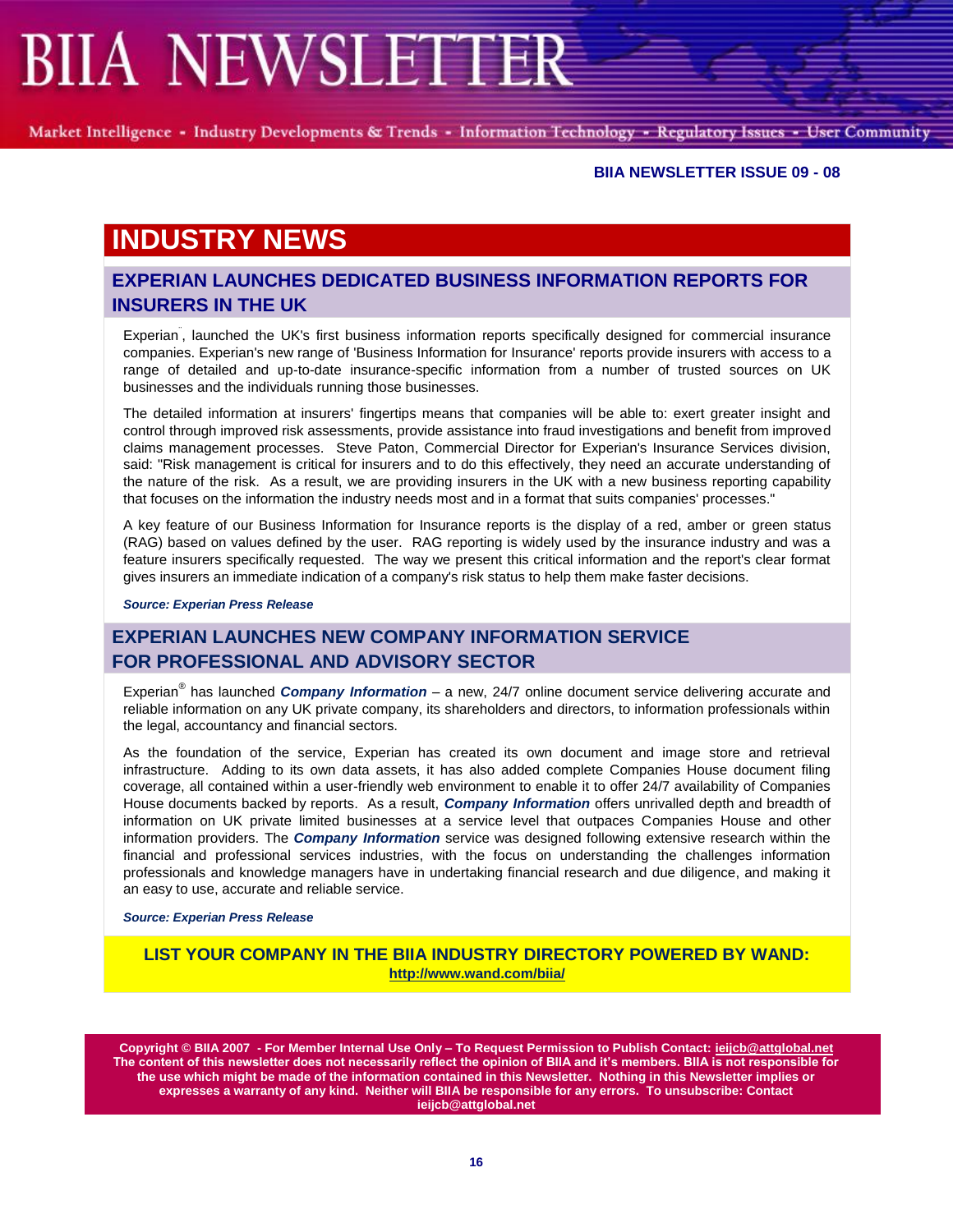Market Intelligence - Industry Developments & Trends - Information Technology - Regulatory Issues - User Community

## **BIIA NEWSLETTER ISSUE 09 - 08**

# **PEOPLE ON THE MOVE**

# **GLOBAL SOURCES APPOINTS NEW HEAD FOR ONLINE AND PRINT PRODUCTS**

NASDAQ-listed *Global Sources* announced this week that it had appointed a new head of its *EE Times-Asia* business unit. Todd Christenson joins Global Sources from Hearst where he was publisher of Hearst Business Media's Electronic Products magazine. Christenson will be responsible for the online and print products that comprise the EE Times-Asia business unit.

Mark A. Saunderson, president of Global Sources Electronics Business unit commented, "Todd recognizes the critical role of both traditional and digital product development in any media growth strategy. He has spent a significant amount of time in Asia and mainland China developing customer relations and understanding regional market dynamics, and brings tremendous experience to the position."

EE Times-Asia is a part of eMedia Asia Limited, a joint venture between Global Sources and *TechInsights*, a division of *United Business Media*. *Source: Global Sources announcement*

# **TRANSUNION APPOINTS ANDREW KNIGHT PRESIDENT TU INTERNATIONAL**

TransUnion announced the appointment of Andrew Knight to president of its international operations. Knight takes the place of Ralph Sorice who retired following a 25-year career at TransUnion. Knight will report directly to Bobby Mehta, president and CEO of TransUnion.

Prior to his new role, Knight was group CEO of TransUnion"s South Africa operations, growing it into one of the most successful operations in the company"s international portfolio. Knight joined TransUnion in 1994 as managing director of its credit bureau operations. Before that, he held several financial management positions throughout South Africa.



## **LAWRENCE TSONG APPOINTED PRESIDENT, TRANSUNION EAST ASIA**

Lawrence Tsong was appointed president of TransUnion"s East Asia operations. In this role, Mr. Tsong is responsible for promoting and growing TransUnion's credit information and analytic and decisioning business throughout the region. In addition, he is the Managing Director of TransUnion's Hong Kong operations, TransUnion Limited. TransUnion Limited is a majority owned subsidiary of TransUnion, LLC.

Prior to joining TransUnion in 2007, Mr. Tsong was First Vice President of United Overseas Bank group where he was responsible for establishing and managing the credit card business. From 1988 to 1998, Mr. Tsong was Director of Relationship Management for American Express in

East Asia. In this role, he was accountable for long-term strategic card and merchant partnership programs, concentrating in the airline, hotel and retail merchant sectors. Mr. Tsong holds a Bachelor of Social Science degree from the University of Hong Kong.

*Source: TransUnion* 

**Copyright © BIIA 2007 - For Member Internal Use Only – To Request Permission to Publish Contact: ieijcb@attglobal.net The content of this newsletter does not necessarily reflect the opinion of BIIA and it"s members. BIIA is not responsible for the use which might be made of the information contained in this Newsletter. Nothing in this Newsletter implies or expresses a warranty of any kind. Neither will BIIA be responsible for any errors. To unsubscribe: Contact ieijcb@attglobal.net** 

**17**



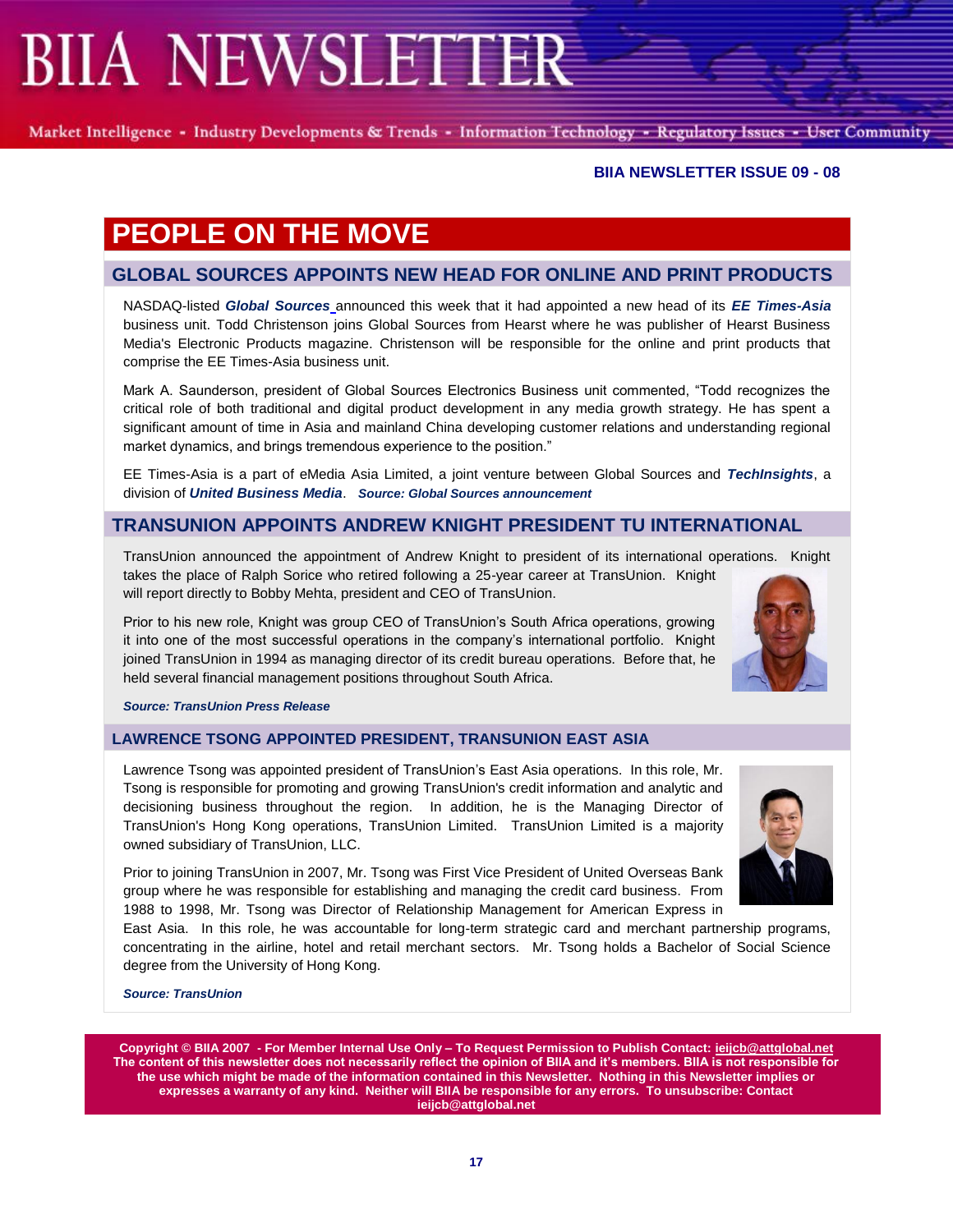Market Intelligence - Industry Developments & Trends - Information Technology - Regulatory Issues - User Community

#### **BIIA NEWSLETTER ISSUE 09 - 08**

# **PEOPLE ON THE MOVE**

## **HOWELL NAMED CHAIRMAN OF CRIF INTERNATIONAL ADVISORY BOARD**

As reported in the July/August issue of the BIIA Newsletter, Larry Howell changed employment from TransUnion to CRFI. Now it is official: CRIF, a worldwide leader in **credit reporting**, **business information** and **decision support systems**, announced in August that it has named Larry Howell Chairman of the company's International Advisory Board. In addition, CRIF announced that Mr. Howell will serve as Chairman of the Board for Teres Solutions.



Larry Howell is a director of BIIA[: http://www.biia.com/boardOfDirectors.php](http://www.biia.com/boardOfDirectors.php)

Source: CRIF Press Release. To read the full story click on: <http://www.biia.com/press.php>

### **FORMER PRESIDENT OF D&B EUROPE POISED TO LEAD JOHNSTON PRESS**

John Fry, the chief executive of the newspaper group Archant, appears to be the lead candidate for chief executive of Johnston Press, a Glasgow based newspaper group, which publishes the Scotsman, the Yorkshire Post and 300 other titles. Johnston Press has been searching for a new chief executive since the beginning of the year and the Financial Times had identified John Fry several months ago as a lead candidate.

John Fry has been chief executive of Archant since 2002. Archant, a privately held company has remained relatively resilient to the advertising downturn. Analysts therefore felt Archant"s combination of websites and very tightly focused weekly papers was akin to an industry role model. If industry insiders are correct and Fry assumes the top position at Johnston Press he will be expected to lead the fight against an increasingly tough trading environment. *Source: Financial Times September 22, 2008*

## **BREAKINGVIEWS APPOINTS CHRIS HUGHES SENIOR EDITOR**

Breakingviews, the leading source of independent financial insight, has appointed *Chris Hughes* as a senior editor in its London office. Chris, who was previously with Breakingviews from 2003 to mid-2006, returns from the Financial Times, where he was Senior Corporate Reporter and subsequently Investment Banking Correspondent, as well as being a regular comment writer. His previous experience includes The Independent newspaper, where he was Financial Editor. Chris began his career in journalism as a researcher at BBC Television. *For further information, please contact: [Yasmeen.khan@breakingviews.com](mailto:Yasmeen.khan@breakingviews.com?subject=Breakingviews.com%20appoints%20a%20new%20senior%20editor)*

## **BAIDU APPOINTS NEW PRESIDENT IN JAPAN**

*Baidu*, a Chinese language Internet search provider, announced last week the appointment of new president of *Baidu's operations in Japan*. As of 1st August, Mr. Toshikazu Inoue assumed the role of president of Baidu Japan. Previously, he was the vice president of the search business and responsible for product research and development at *Yahoo! Japan*. He also worked for the web portal Excite Japan.

Robin Li, Baidu"s chairman and chief executive officer said: "Mr. Inoue is recognized across Asia as a pioneer in the Japanese Internet search market. He joins Baidu with substantial international experience, an effective management style and a deep understanding of technology, products and end users in the Japanese Internet search market." *Source: Baidu Press Release*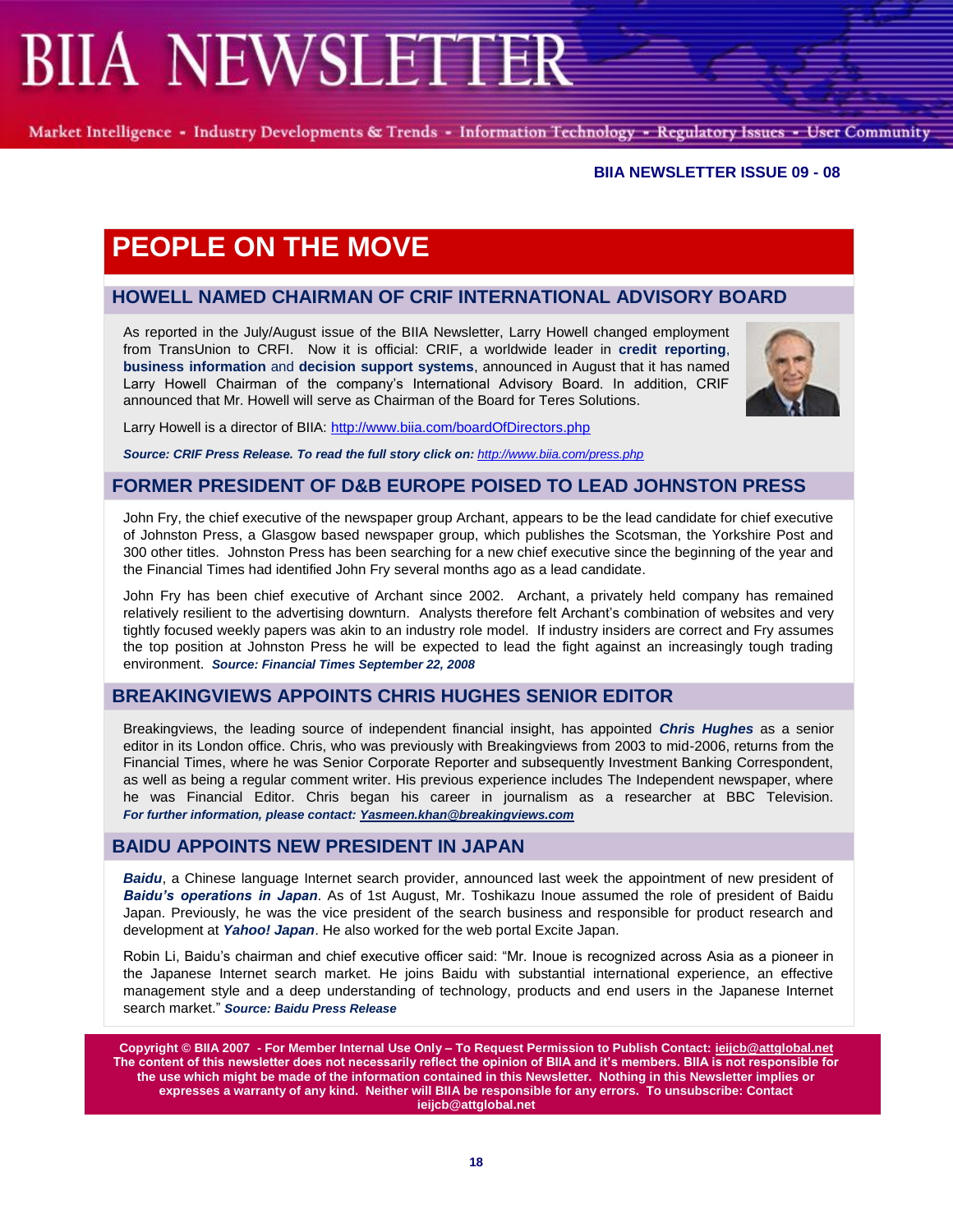Market Intelligence - Industry Developments & Trends - Information Technology - Regulatory Issues - User Community

#### **BIIA NEWSLETTER ISSUE 09 - 08**

# **PEOPLE ON THE MOVE**

### **RESERVE BANK OF INDIA APPOINTS NEW GOVERNOR**

*Dr. D. Subbarao* today took over as the 22nd Governor of the Reserve Bank of India. Dr. Subbarao has been appointed for a three-year term. Prior to this appointment, Dr. Subbarao was the Finance Secretary in the Ministry of Finance, Government of India. Dr. Subbarao has earlier been Secretary to the Prime Minister's Economic Advisory Council (2005-2007), lead economist in the World Bank (1999-2004), Finance Secretary to the Government of Andhra Pradesh (1993-98) and Joint Secretary in the Department of Economic Affairs, Ministry of Finance, Government of India (1988-1993).

Dr. Subbarao has wide experience in public finance. In the World Bank, he worked on issues of public finance in countries of Africa and East Asia. He managed a flagship study on decentralization across major countries of East Asia including China, Indonesia, Vietnam, Philippines and Cambodia. Dr. Subbarao was also involved in initiation of fiscal reforms at the state level. Dr. Subbarao has written extensively on issues in public finance, decentralization and political economy of reforms. *Source: Reserve Bank of India Press Release*

## **EXPERIAN APPOINTMENTS**

Experian promotes *Gavin Snell* to General Manager of Experian UK & Ireland's, Credit Services Consumer Business. He will report to Phil Cotter, Managing Director, Credit Services, Experian UK & Ireland. Gavin joins the Consumer Business after enjoying senior sales and general management positions in the UK, South Africa, Australia and most recently, Experian's Nordics business, where he was Chief Operating Officer.

*Martin Rossak* is appointed Martin Rossak as Market Head of Central Europe for its Decision Analytics division. Martin will be responsible for growing the division"s revenues in **Poland, Czech Republic, Austria, Slovakia, Slovenia, Croatia, Serbia, Romania and Bulgaria**

*Nico van der Westhuizen* is appointed as Market Head in Nordic & Baltic region for Experian"s Decision Analytics. He will be responsible for the development and consolidation of the division in Denmark, Finland, Sweden, Norway, as well as Estonia, Latvia and Lithuania.

*Charlotte Hogg* has been appointed as Managing Director, UK & Ireland. Charlotte will be responsible for driving the company"s continued profitable growth across its Credit Services, Marketing Services, Interactive, Strategic Accounts and Decision Analytics business lines. Experian"s UK and Ireland senior management team will report to Charlotte. Charlotte will report to Victor Nichols, CEO UK & EMEA, Experian. Prior to her appointment, Charlotte was an executive of Discover Financial Services and ran the NYSE listed company"s UK credit card business, Goldfish. She was responsible for the UK business"s strategic direction and operations and was instrumental in the sale of its Goldfish business to Barclays Bank plc earlier in 2008. *Source: Experian Press Releases*

## **BIIA MEMBERSHIP IS UP TO 30 MEMBERS REPRESENTING A WIDE RANGE OF COMPETENCIES**

BIIA has now 30 members with a network of 300 key information professional covering a wide range of competencies from consumer credit information, business credit information, rating services, credit platforms, taxonomy services, information consulting, b2b media and digital online services. *Click on <http://www.biia.com/library.php#214> for further details.*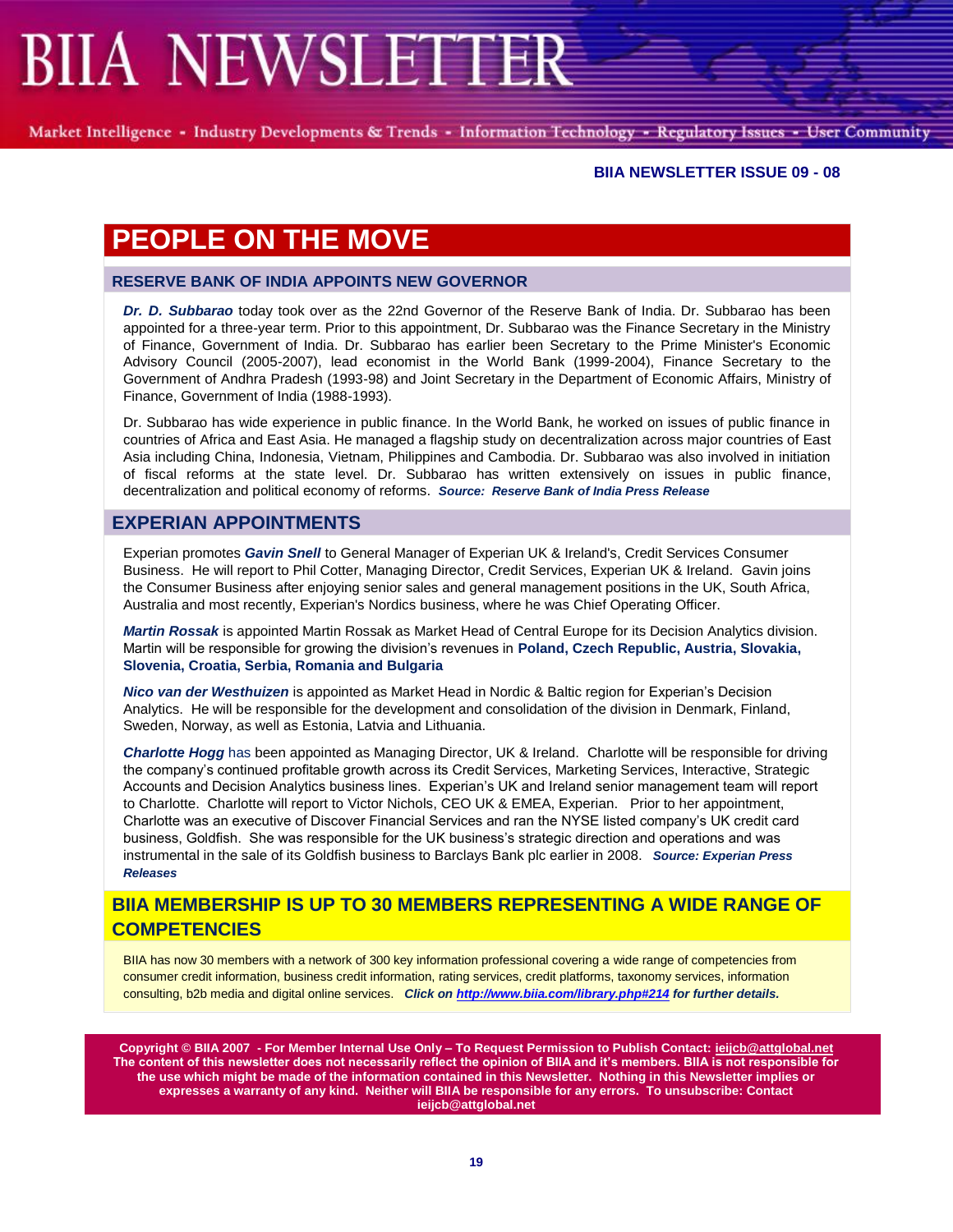Market Intelligence - Industry Developments & Trends - Information Technology - Regulatory Issues - User Community

#### **BIIA NEWSLETTER ISSUE 09 - 08**

# **FROM THE USER CORNER**

#### **CREDIT CRISIS DRIVES RISK MANAGEMENT RECONFIGURATION**

As the financial crisis spreads and threatens the world economy, the importance of risk management has never been greater. Indeed, given the fact the crisis was not caused by any single type of risk but a mix of market risk, credit risk, operational risk and others, the urgency for banks to move to a holistic risk management approach cannot be overstated.

"The integrated approach towards risk management has been a hot topic for the past 12 months and recent cases just highlight again the importance," says a Singapore-based senior risk manager, who says the bank has started relevant initiatives alongside its Basel II project. However, moving towards such an approach is not an easy task, "as different risk types have traditionally been assessed, measured and managed independently using different approaches and methodologies", he says.

"Everyone is thinking about this," says Chris Matten, partner, financial services industry practices, PricewaterhouseCoopers (PwC). "This whole idea is, what is the right way to organise yourselves so as to get a truly holistic view of risk?" Although different banks may have different structures, there are a few commonalities emerging in banks following best practices in risk management, observes Matten.

Firstly, "the CRO will be on par with the CFO in terms of the hierarchy compositions" and the two will become "equal members of the senior management committee reporting jointly to the CEO". The second element is that the risk department will be monitoring all of the risks of the organisation. "Everything will be in one place. It has to be. Everybody"s learnt that lesson," he says. Thirdly, there will be very clear segregation between the origination of risk and the monitoring and supervision of that risk. The risk management function will be responsible for any decisions around hedging or selling of risk, answering questions such as: "Is it a good thing to do? What"s the impact of doing it? But the origination or the execution of that idea will be done somewhere else, either in the business unit or in finance", according to Matten.

Some banks rely on various metrics to have a broad view of risk factors. This may be one of the reasons that Bank of the Philippine Islands has dodged most of the recent market turmoil. "We are one of the few banks with very heavy investment in automated Basel II software and what we do is we use it more to help guide us in our management decisions. We have excellent metrics. When something like this happens we"re able to get a look at all of the parts of the risk, all of the risk factors in less than a day so we know where to look and get this information fairly quickly," says Aurelio Montinola III, president of Bank of the Philippine Islands.

PwC"s Matten says over the next 24 months we could see a total reconfiguration of the way banks handle risk. He adds: "We'll end up with a pure risk management function, which is not 'management' but risk monitoring, supervision and policy that will cover all risks, whether market, credit, interest rate risks, liquidity or operational, whatever it happens to be, because you can"t split these things in the modern world. And so this is, if you like, the steady state that we need to get to." - B[y Wang Yi](mailto:ywang@theasianbanker.com)

*Source: The Asian Banker Published September 24, 2008*

**LIST YOUR COMPANY IN THE BIIA INDUSTRY DIRECTORY POWERED BY WAND: <http://www.wand.com/biia/>**